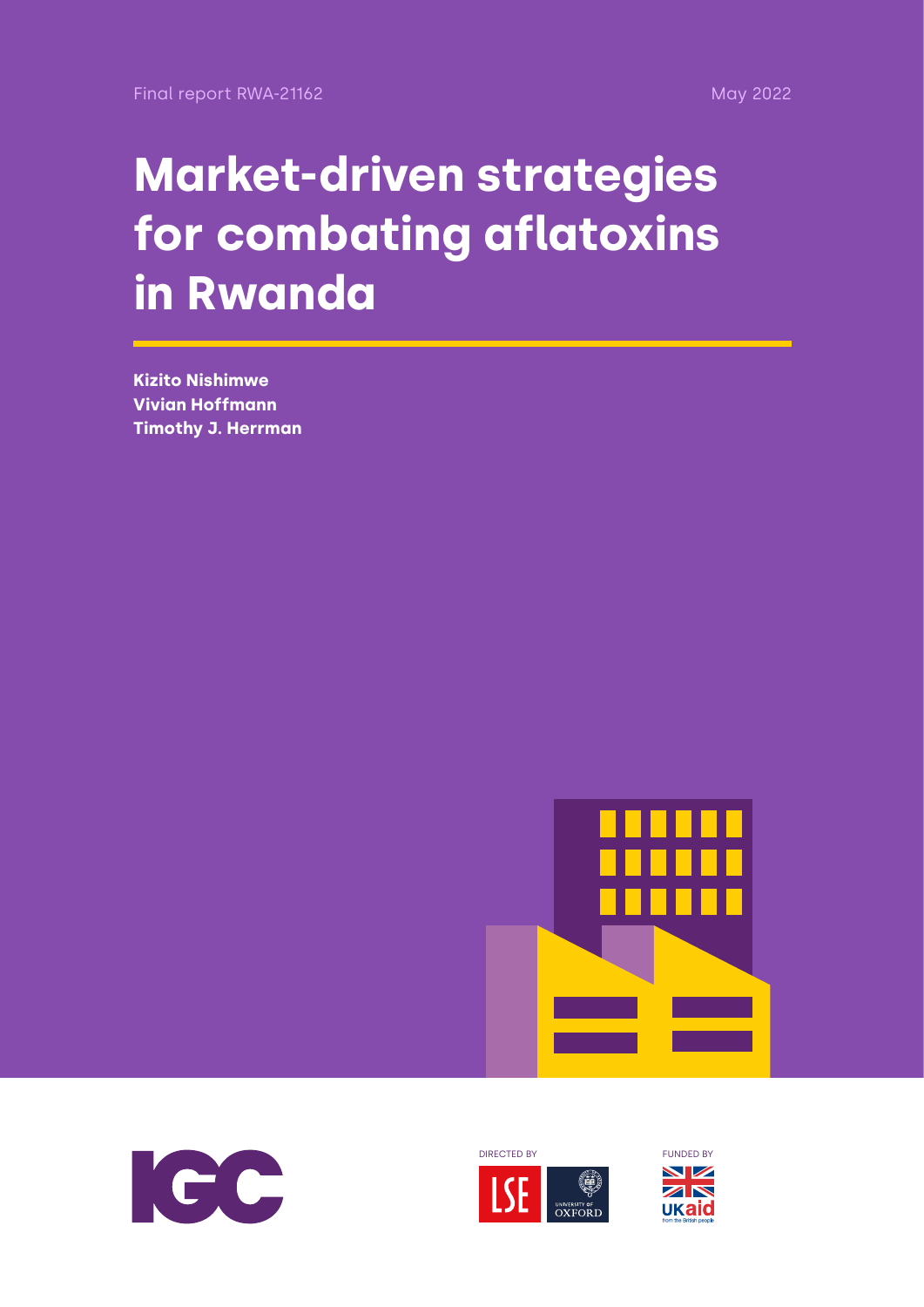# **Market-Driven Strategies for Combating Aflatoxins in Rwanda**

Kizito Nishimwe<sup>a</sup>, Vivian Hoffmann<sup>b</sup>, Timothy J. Herrman<sup>c</sup>

<sup>a</sup> School of Food Sciences and Technology, College of Agriculture, Animal Sciences and Veterinary Medicine, University of Rwanda, Rwanda

**b** International Food Policy Research Institute, United States

<sup>c</sup> Office of the Texas State Chemist, Texas A&M AgriLife Research, United States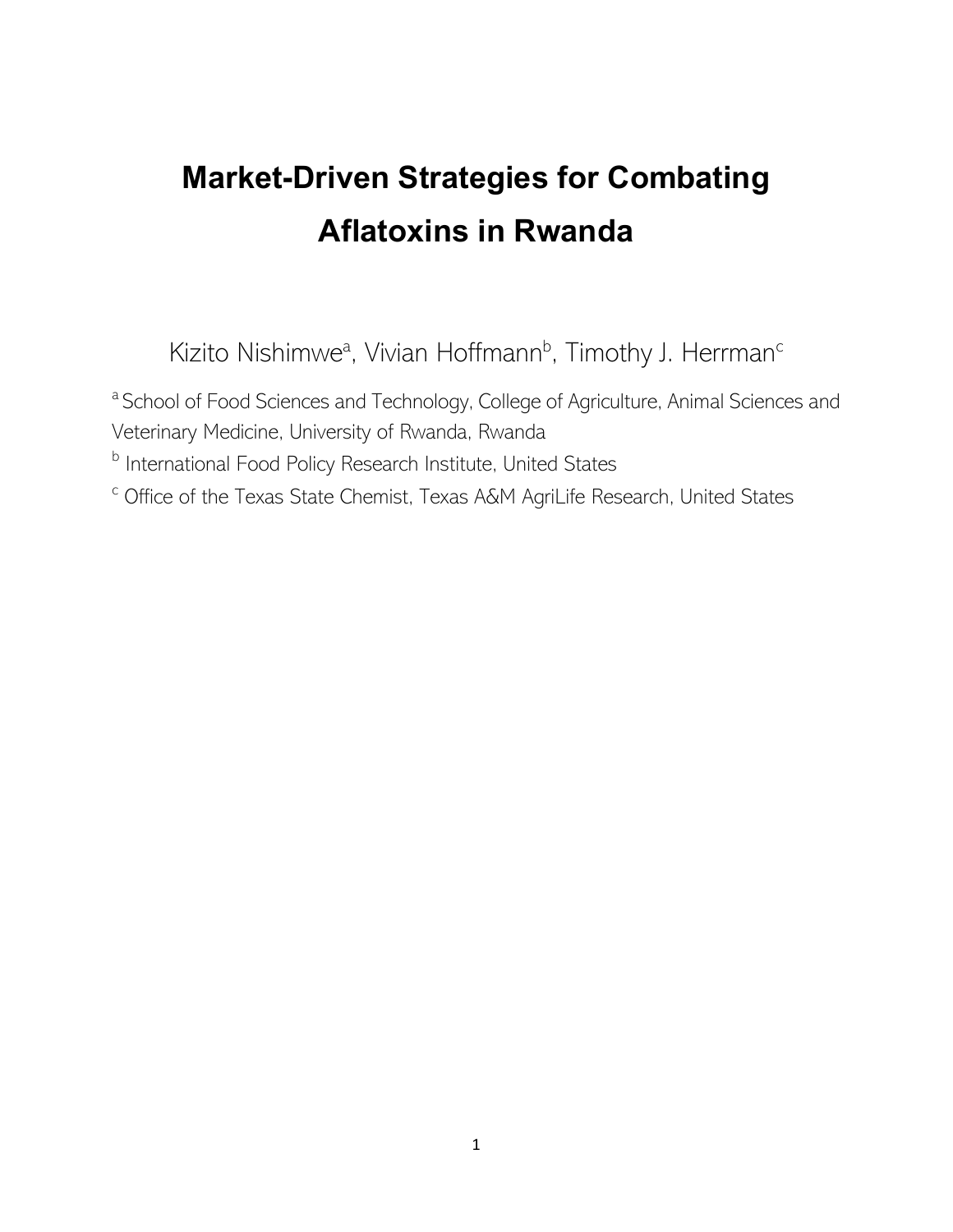#### **1. Introduction**

Aflatoxins<sup>[1](#page-2-0)</sup> are naturally occurring fungal by-products that contaminate crops – especially cereals and oilseeds – and the contamination may occur in the field and storage. At low levels of dietary exposure, aflatoxins are associated with immune suppression (Mohsenzadeh et al., 2016), low birth weight (Passarelli et al. 2020), stunted growth in children (Rasheed et al. 2021), and liver cancer--the best known of aflatoxin health effects. The International Agency for Research on Cancer (IARC) of the World Health Organization (WHO) has classified aflatoxins as carcinogenic to humans and one of the most toxic and known carcinogenic substances. Humans are exposed to aflatoxins directly by consuming contaminated commodities or indirectly through contaminated milk, if dairy cows are fed contaminated feed (IARC 2012). More than 4 billion people – especially in Africa and Asia – are frequently exposed to aflatoxins worldwide (Williams et al., 2004). It was estimated that  $4 - 25$  % of liver cancers per year are attributed to aflatoxin exposure, with most cases occurring in sub-Saharan Africa and Southeast Asia (Li and Wu, 2010). Countries in tropical and sub-tropical regions – especially those, such as Rwanda, with climates characterized by high temperatures, drought risk, and high levels of humidity post-harvest - offer favorable climatic conditions for the growth of aflatoxin-producing fungi and the formation of aflatoxin in commodities in the field and storage (Kew 2013). Moreover, climate change may exacerbate aflatoxin contamination of agricultural commodities in tropical regions due to increasing temperatures and more erratic rainfall patterns (Thomas et al., 2019; Warnatzsch et al. 2020).

Aflatoxins pose significant public health, social and economic problems for Africa in general (Bankole and Debanjo, 2003; Wagacha and Muthomi, 2008), particularly for countries with high cereal production. The most deadly known outbreak of aflatoxicosis – poisoning due to ingestion of high levels of aflatoxin – occurred in 2005 in Kenya, and led to 317 cases of acute hepatic failure and 125 deaths (Lewis et al. 2005). Aflatoxin contamination can also restrict trade exchanges between countries due border rejection of contaminated products and even import bans. For instance, in March 2021, Kenya suspended maize imports from Uganda and Tanzania over the aflatoxin contamination in grains (Newtimes, 2021).

The Government of Rwanda launched the Crop Intensification Policy (CIP) with preliminary priority crops, including maize, cassava, beans, and potatoes in 2007 (Kathiresan, 2011). The CIP's success has resulted in increased agricultural production, especially cereals. According to World Bank data, cereal production increased three-fold during the 2007 to 2013 period, from 350,000 to 930,000 metric tons, respectively (World Bank, 2021). The increase in cereal production has been accompanied by postharvest losses, and aflatoxin contamination of cereals (Musabyimana and Tran, 2020). Consequently, some agro-processing companies have resorted to importing grains – mainly maize – from abroad to cope with the insufficient local supply of quality grains due to high

<span id="page-2-0"></span> $<sup>1</sup>$  There are four different types of aflatoxins: aflatoxin B1, aflatoxin B2, aflatoxin G1, and aflatoxin G2. Aflatoxin B1 is considered the most toxic.</sup>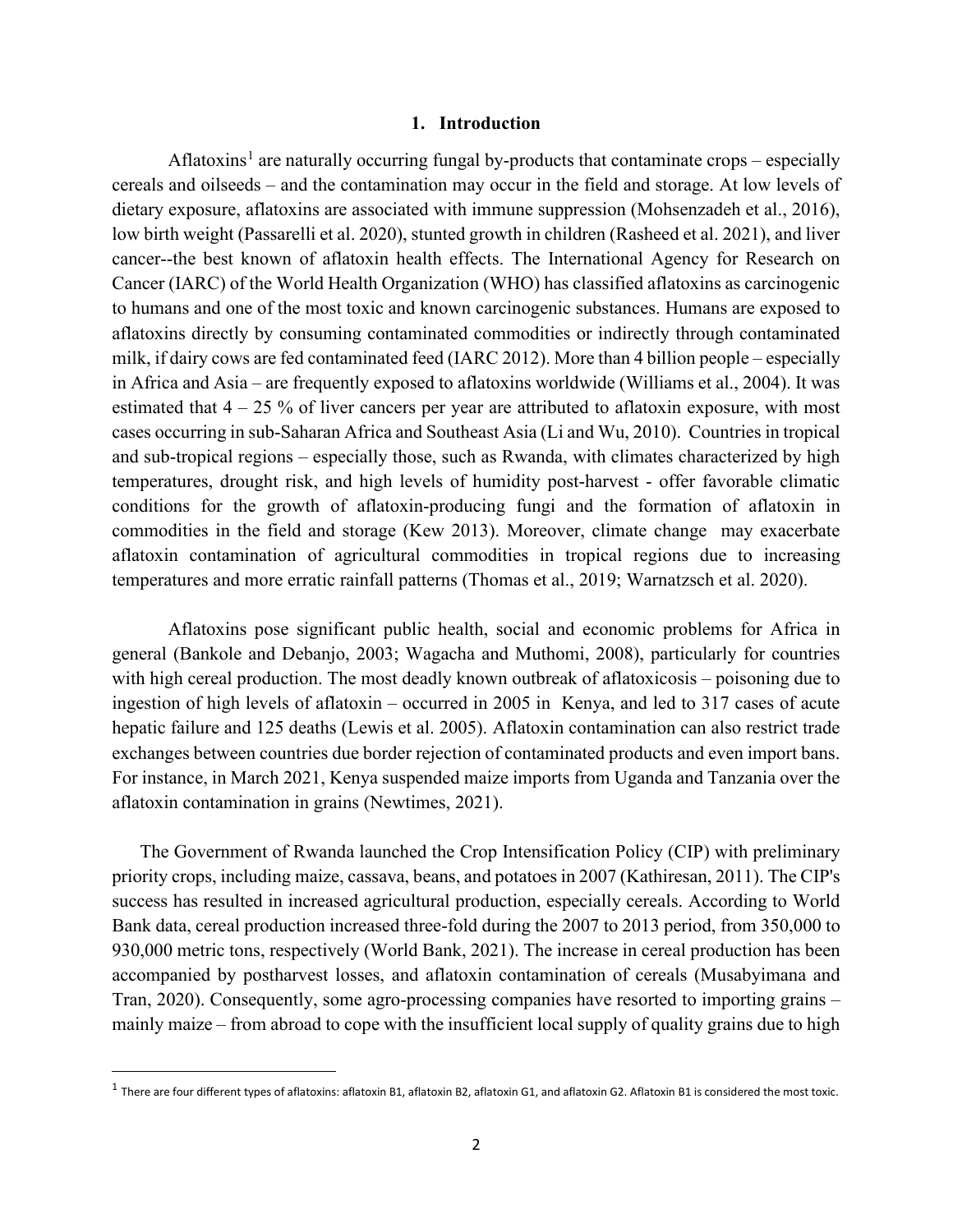aflatoxin contamination (Newtimes, 2018). The present policy brief is a follow-up to the webinar organized by the International Growth Center and the Rwandan Ministry of Agriculture titled: "Market-Driven Strategies for Mitigating Aflatoxin in Rwanda". The policy brief highlights advances in science made to tackle aflatoxin contamination, describes the prevalence situation and regulation of aflatoxins in Rwanda, and finally proposes recommendations for supply-side and demand-side policies to mitigate aflatoxin contamination in the country.

#### **2. International evidence on aflatoxin control**

From discovering aflatoxins, significant progress has been made in defining causal factors and finding solutions to combat aflatoxin contamination in commodities at different stages within agricultural value chains. Intervention and strategies that can be applied to crops both pre- and post-harvest are discussed below.

#### **2.1. Pre-harvest measures**

Pre-harvest measures to control a pathogen that results in yield loss or harmful toxin is the front line of defense. However, this strategy presents many challenges in mitigating aflatoxins risk since the contamination starts in the field and continues during storage.

#### **a) Resistant grain varieties**

Identifying grain-inbred lines capable of resisting aflatoxin contamination is the first step and key in minimizing aflatoxin grain contamination. With the help of two techniques, the genome-wide association study (GWAS) and mapping of quantitative trait loci (QTL), genes involved in the resistance to *A. flavus* contamination are known. Their discovery is crucial in developing breeding programs for maize – and other cereals – resisting to *A. flavus*, therefore, controlling aflatoxin accumulation in grains (Han et al. 2020; Hruska et al. 2020). However, it is worth noting that there are no such commercially grown resistant hybrids in the East African region to reduce the aflatoxin accumulation in grains (Massomo 2020). In the United States (US), researchers have developed maize germplasm line resistant to aflatoxin contamination. For instance, Williams and Windham (2006) released a maize germplasm line Mp717, as a source of resistance to *A. flavus* and capable of reducing aflatoxin contamination by  $13 - 20$  times compared to susceptible germplasm lines. In Rwanda, such efforts can be led by agriculture research institutions, such as Rwanda Agriculture, Animal Resources Board (RAB), to identify good maize varieties that would be not only resistant to aflatoxin contamination, but also to Rwanda's ecology and farm needs.

#### **b) Biocontrol**

A biocontrol strategy introduces native strains of *A. flavus* that do not produce aflatoxin to outcompete existing *A. flavus* strains that produce aflatoxins. The U.S. introduced biocontrol over the past three decades to combat the predominant *A. flavus* strains in soil and crops. Following this example, the International Institute of Tropical Agriculture (IITA) has developed a biological control product and registered this as Aflasafe<sup>TM</sup> in several African countries including Nigeria,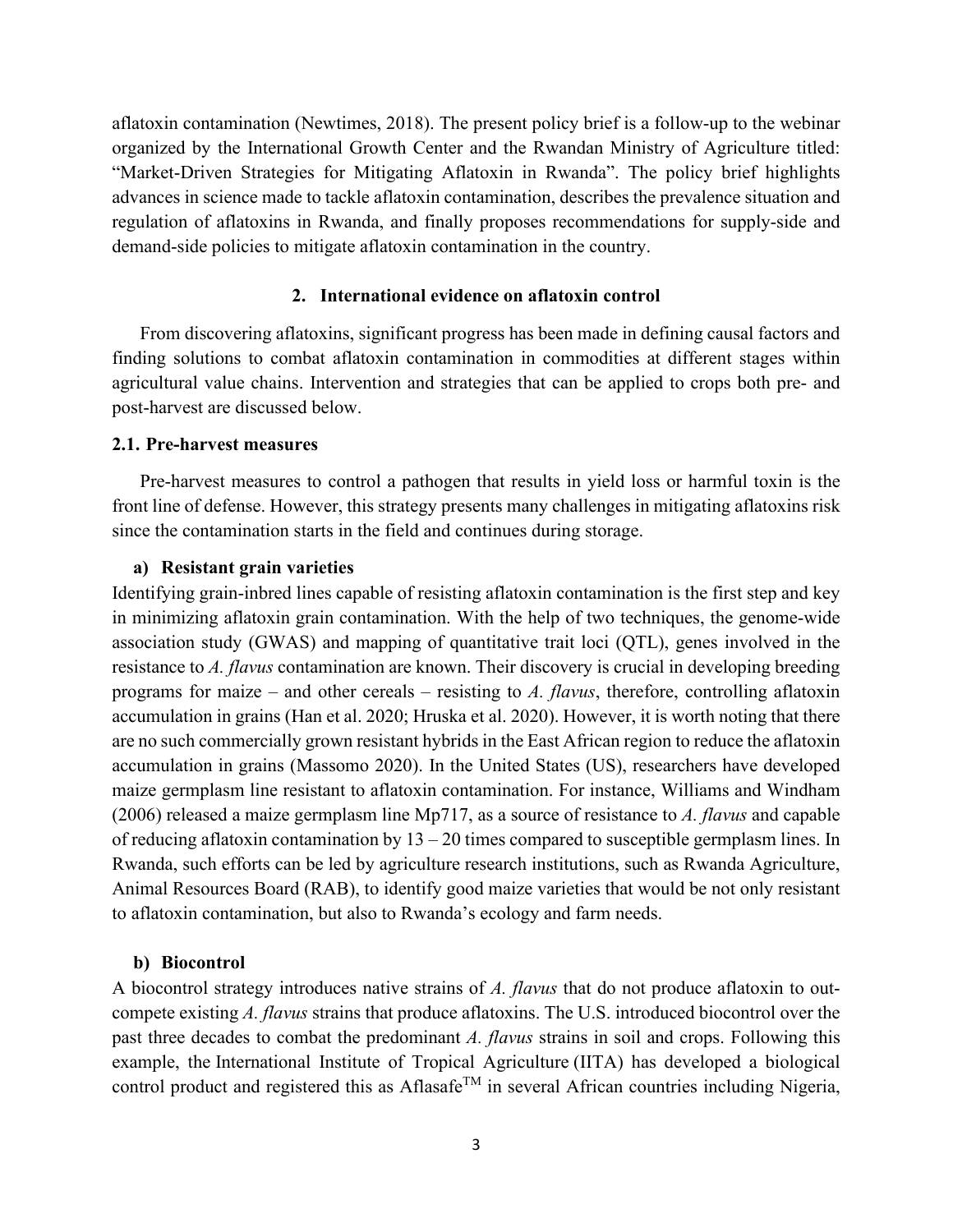Kenya, Senegal and Tanzania (Johnson et al. 2018; IITA 2018). Aflasafe applied to the soil before flowering and can achieve aflatoxin reduction in the field (Atehnkeng et al. 2008).

# **c) Good Agriculture Practices (GAPs)**

The Food and Agriculture Organization of the United Nations (FAO) defines a good agricultural practice (GAP) as a "*collection of principles to apply for on-farm production and postproduction processes, resulting in safe and healthy food and non-food agriculture products, while taking into account economic, social and environmental sustainability*". Regarding reducing aflatoxin contamination, GAPs during the pre-harvest period include different strategies that reduce crop stress and boost crop vigor, thereby reducing the subsequent susceptibility of maize to aflatoxin-producing fungi. Strategies that can be adopted during pre-harvest include the following:

- **Crop rotation:** crop rotation sequences can significantly affect the level of aflatoxin produced by the fungus *A. flavus* (Jaime-Garcia, 2006).
- **Prevention of insect damage:** Insect damage is positively correlated with aflatoxin levels in maize (Ni et al., 2011). Therefore, reducing the insect pest populations in a field may reduce aflatoxin contamination in grains in some production environments; however, the pesticides employed must be chosen carefully because they can lead to pesticide residue accumulations in grains and can be very harmful to beneficial insects such as honeybees. Bio-pesticides offer a better choice for reducing insect pest populations including the use of genetically modified hybrids.
- **Crop management**: Environmental influences such as drought during cultivation (Chauhan et al., 2008), and humidity during the post-harvest period (Hell & Mutegi, 2011), increase aflatoxin risk. Farmers can modify their practices to address these risk factors through improved soil moisture management and timely planting and harvest. Tools to help farmers determine the best planting and harvest periods within a specific region are essential to reduce aflatoxin contamination significantly.

Pre-harvest measures for reducing aflatoxin contamination in grains are necessary, but they are not enough and need to be combined with postharvest measures to minimize contamination during storage. The following discussion focuses on postharvest mitigation strategies.

# **2.2. Postharvest measures to control aflatoxin contamination**

# **a) Aflatoxin risk characterization and segregation at harvest**

Measuring and managing aflatoxin risk at harvest represents a good first step commonly employed at the first collection points. This is done using approved sample collection, sample preparation, and testing protocol. For example, in the United States (U.S.) where maize is prone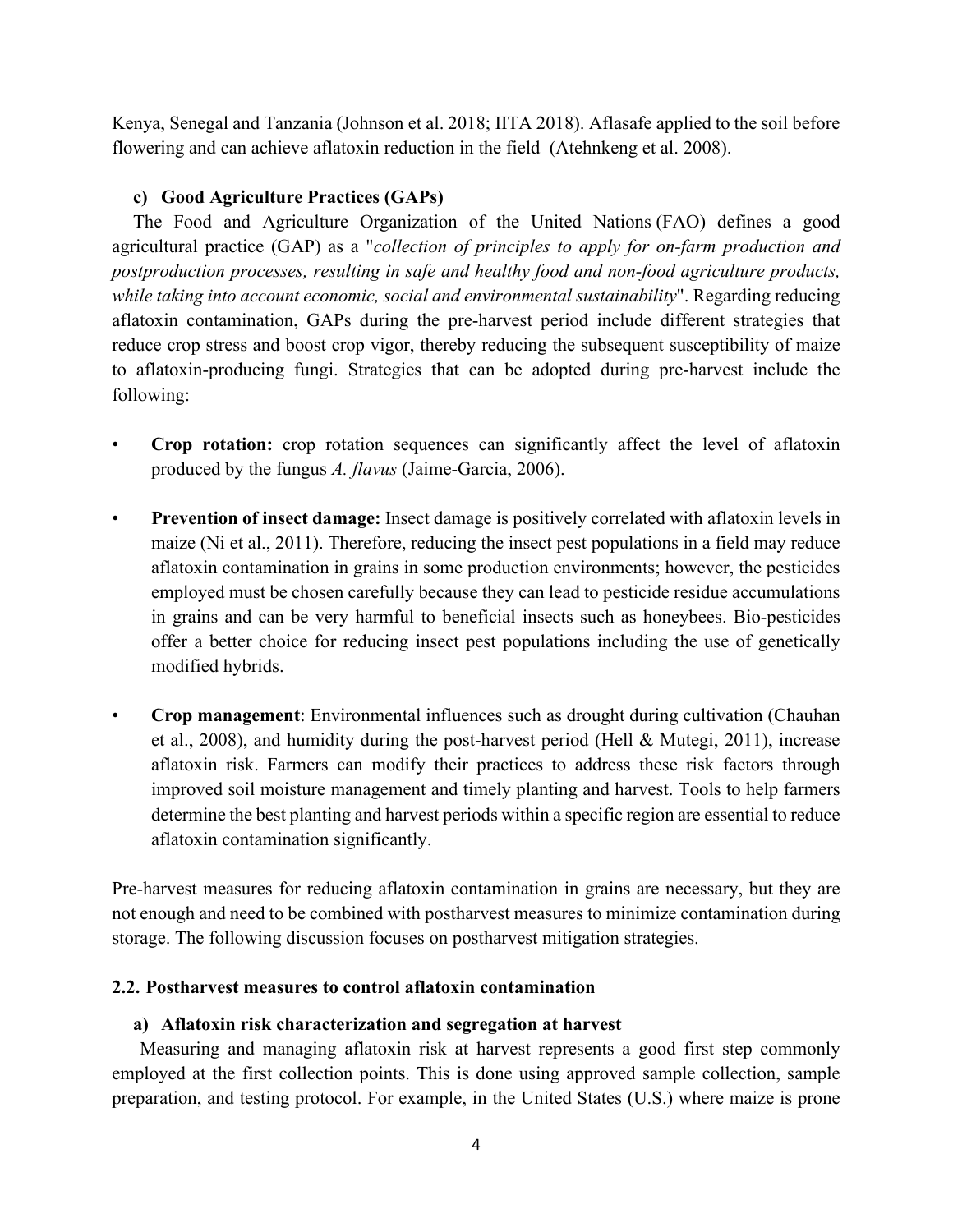to high levels of aflatoxin contamination such as Texas, commercial grain handlers and farmers utilize a protocol developed by the U.S. Department of Agriculture. The protocol includes prescribed volumes of grain sampled, fineness of grind during sample preparation, subsample test portion, and use of USDA validated field kit. Maize exceeding the maximum level of aflatoxin for human consumption is segregated and channeled to less susceptible animal species that pose less risk to the human food supply. To facilitate this process, reference material with known amounts of naturally occurring aflatoxin is used by firms to assist verification of testing accuracy.

Additionally, the competent authority (Office of the Texas State Chemist) collects retained samples from the firm and verifies testing accuracy. Due to the economies of scale, these practices are less available for smallholder farmer enterprises in Africa. However, implementation of a continuous supply chain from production to consumption in these markets can facilitate testing and segregation at the first collection point. Such a model has been pioneered in Rwanda by Kumwe, a division of Africa Improved Foods Rwanda Ltd (AIF).<sup>[2](#page-5-0)</sup>

#### **b) Rapid and adequate drying after crop harvesting**

After harvesting, grain quality must be maintained to avoid contamination with fungi, including those which produce aflatoxin. The grain moisture content (MC) is around 20-25% during the maturation of grain. Grains are susceptible to Aspergillus growth and aflatoxin contamination at this MC level. The reduction of MC in maize to around  $13 \sim 13.5\%$  in the field or through postharvest drying results in grain suitable for long-term storage. Storage of kernels with moisture above 15% results in an equilibrium relative humidity conducive to spore germination, fungal growth, and toxin production. Equilibrium relative humidity is easily measured by a water activity (aw) meter, a tool with broad applicability to cereals, oilseeds, co-products, and finished food and feed.

Several methods can be used by small-scale farmers to dry their harvested grain. The natural solar drying method, in which farmers dry their crops directly on the ground or on used woven material recycled from storage bags, is the most commonly used method in Rwanda. Providing farmers with impermeable plastic drying sheets can make solar drying more efficient and significantly reduce aflatoxin contamination at a modest cost (Magnan et al., 2021).

However, the required MC level cannot reliably be achieved using this method because of solar variability, day and night sequences, and inconsistent solar availability. Industrial methods offer an efficient alternative for achieving required MC levels, but they require an initial investment that many farmers cannot afford. Various efforts have been undertaken to help small farmers cope with the drying challenges and affordable access to dryers. For instance, the Post-Harvest Loss Innovation Lab, a USAID-funded initiative at Kansas State University, USA, has developed tools and technologies to improve postharvest practices at the small-scale farm level. A hybrid dryer utilizing biomass (like agro-residues, timber scraps) along with solar drying has been developed

<span id="page-5-0"></span><sup>2</sup> https://www.kumwe.com/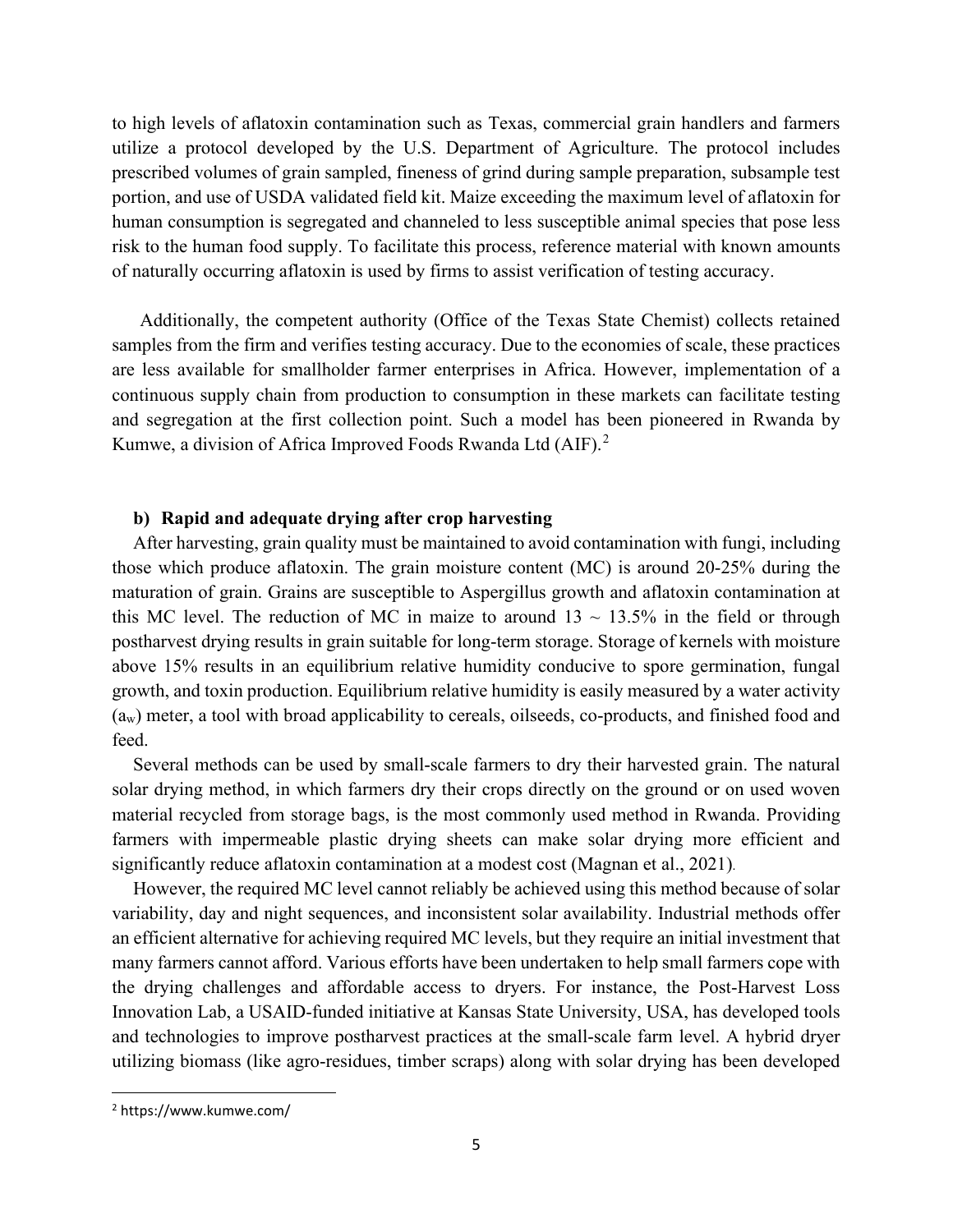and already scaled up in Ghana. Two types of dryers have been developed: portable and stationary. Stationary dryers can dry 3-5 metric tons (MT) of maize in 8 hours, while the mobile dryer can dry 1MT per batch<sup>[3,](#page-6-0)[4](#page-6-1)</sup>. The same lab has also developed a low-cost, easy-to-use, and accurate moisture-meter, the "GrainMate moisture meter", which is commercially available via a distributor based in Ghana. Once dried, grains should be stored in gas-tight containers limit environmental exchange and storage loss from insects and fungal growth (Tubbs et al., 2016).

#### **c) Proper storage**

The last decades have seen a growing number of methods to store grains safely. Storage bins are commonly used in large-scale operations. On a smaller scale, metal silos and hermetic bags such as PICS (Purdue Improved Crop Storage) bags provide an alternative for farmers who cannot afford bins. PICS bags have been shown to reduce aflatoxin and insect control problems by up to 95% (Baoua et al., 2014; Hell et al., 2014). If the MC is controlled during storage, *A. flavus* cannot grow, preventing aflatoxin production. Electronic sensors and moisture meters are commercially available for large storage bins to monitor the internal MC in real-time. For small-scale farmers, a product called *Dry Card*, developed by the University of California, Davis, can be used to monitor relative humidity and to infer MC levels during grain storage (Thompson et al., 2017). The *Dry Card*<sup>®</sup> is locally available in Rwanda.

#### **d) Physical Separation: cleaning and sorting**

Aflatoxins are heat stable, and thermal treatment commonly used for cooking cannot remove them. Sorting offers a way to minimize aflatoxin contamination in grains. There is a positive correlation between aflatoxin contamination and both physical kernel damage (Hoffmann et al., 2021) and visible mold (Galvez et al., 2003). Kernels with visible mold damage can contain up to 50 times that of healthy grains (Shi et al., 2014). Sorting based on physical properties such as color, size, shape, and density and the visible identification of fungal growth in affected crops, and rejection of kernels with characteristics correlated with aflatoxin can reduce the presence of aflatoxin and other contaminants in food and feed (Fandohan et al., 2005). Although sorting can be done manually, it is time-consuming. Various automated sorting technologies have been proposed in the literature (Stasiewicz et al., 2017). One of these, dubbed AflaSight, is currently being piloted in Rwanda.<sup>[5](#page-6-2)</sup>

#### **e) Direct interventions at the farm level**

Training is crucial in preventing aflatoxin contamination. A study conducted in Kenya using training sessions on aflatoxin and practices to avoid contamination and to facilitate farmers' access

<span id="page-6-0"></span><sup>3</sup> https://agrilinks.org/post/path-safer-food-post-harvest-loss-innovation-lab-works-identify-and-mitigatemycotoxins-major

<span id="page-6-1"></span><sup>4</sup> [https://www.k-state.edu/phl/resources/SBHD%20Fact%20Sheet%20Sept2018\\_2.pdf](https://www.k-state.edu/phl/resources/SBHD%20Fact%20Sheet%20Sept2018_2.pdf)

<span id="page-6-2"></span><sup>5</sup> [https://innovation.wfp.org/project/aflasight,](https://innovation.wfp.org/project/aflasight) [https://africabusinesscommunities.com/agribusiness/news/kigali](https://africabusinesscommunities.com/agribusiness/news/kigali-based-agriculture-startup-aflasight-partners-launch-innovative-projects-to-improve-maize-quality-in-rwanda/)[based-agriculture-startup-aflasight-partners-launch-innovative-projects-to-improve-maize-quality-in-rwanda/](https://africabusinesscommunities.com/agribusiness/news/kigali-based-agriculture-startup-aflasight-partners-launch-innovative-projects-to-improve-maize-quality-in-rwanda/)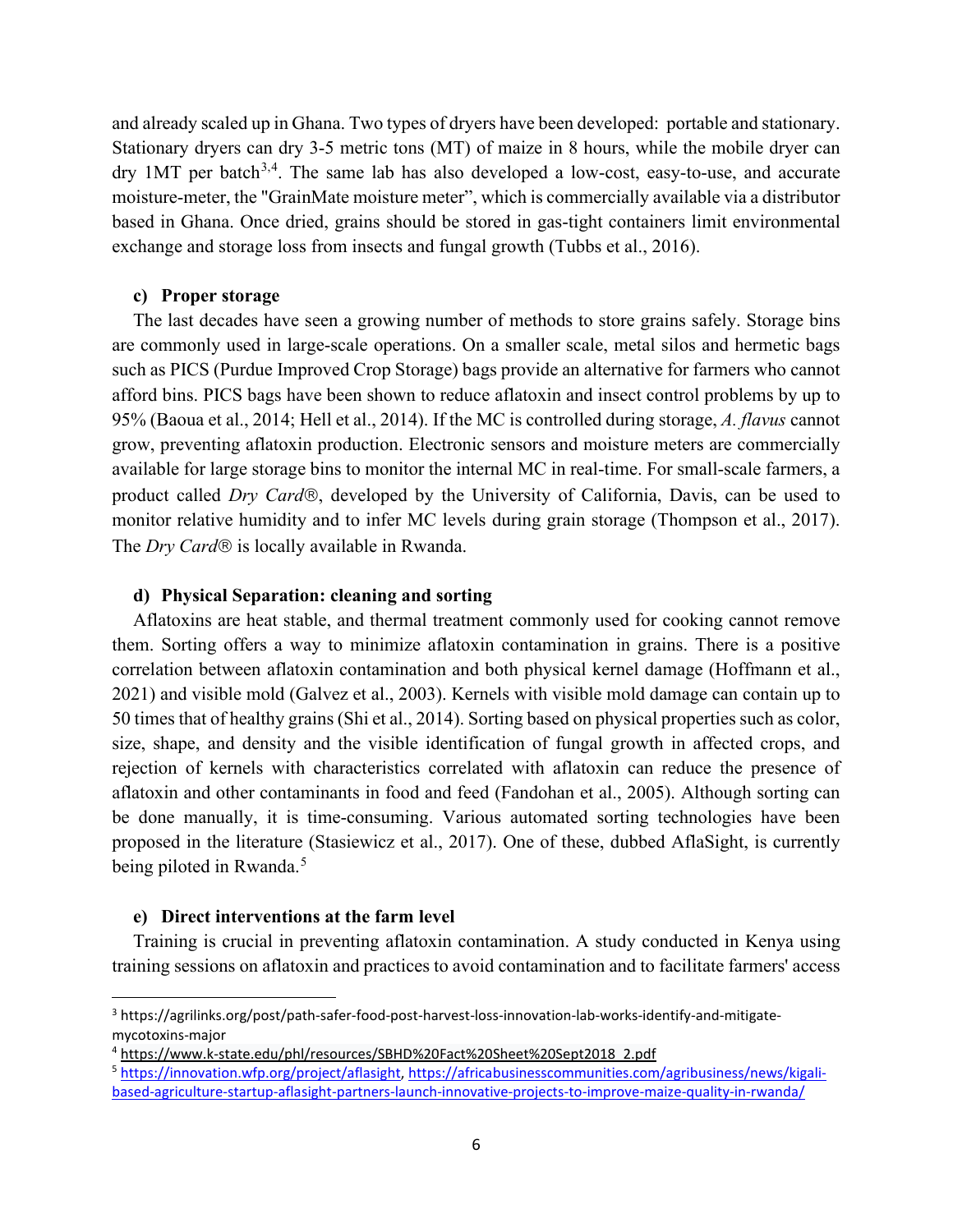to plastic sheets, mobile maize dryers, and hermetic storage showed a significant reduction of aflatoxin contamination by 55 percent three months after harvest (Pretari, Hoffmann, and Tian 2019). The authors attributed most of this reduction to training and drying sheets, which had the highest level of take-up among the technologies offered.

# **3. Situational analysis of aflatoxins in Rwanda**

# **3.1. Review of the literature concerning peer-reviewed publications of aflatoxins in Rwanda**

Data – especially peer-reviewed publications – on the prevalence of mycotoxins in general and aflatoxins in particular in Rwanda, is scarce. By using Scopus<sup>[6](#page-7-0)</sup>, the largest abstract and citation database for peer-reviewed literature, only eleven documents can be retrieved using "Aflatoxin" and "Rwanda" as keywords. These range from studies estimating contamination in food and feed to the presence of mycotoxin biomarkers in human blood samples. All studies confirm a high level of Aflatoxin exposure in food, feed, and human diets.

The most recent publication documents high levels of mycotoxin exposure among 189 women of childbearing age (Collins et al. 2021). Nishimwe et al. (2016) and Niyibituronsa et al. (2020) assessed aflatoxin contamination in maize samples and found levels 90.4 % and 28-87% above EAC standards, respectively. Nishimwe et al. (2019) found high levels of aflatoxins and fumonisins in more than 3,000 feed and feed ingredient samples collected at six time-points in all 30 districts of Rwanda, suggesting that aflatoxin contamination is also a problem in animal source food (i.e., milk).

It is known that complementary foods play a key role in early child nutrition and that the safety and quality of these foods is thus critical. Ten popular complementary foods (with maize, soya, sorghum, rice and wheat as main ingredients) available in the Rwandan market were analyzed for aflatoxin contamination. The mean for both total Aflatoxin and Aflatoxin B1 exceeded 50 µg/kg, greatly surpassing the tolerable limits of 10 μg/kg of total aflatoxins and 5 μg/kg of aflatoxin B1 set by RSB, respectively. (Grosshagauer et al. 2020).

# **3.2. Existing efforts to mitigate aflatoxin contamination in Rwanda**

Several ongoing or completed projects aim to mitigate aflatoxin contamination in food and feed in Rwanda. Most of these target farmers, while a few focus on downstream value chain actors including consumers and traders. Farm-based interventions include (i) a RAB intervention to avail drying shelters and mobile dryers to farmers, (ii) an Alliance for a Green Revolution in Africa (AGRA) project supporting the development and commercialization of Aflasafe biocontrol, and another project also funded by AGRA to reduce aflatoxin levels in maize in Eastern province, and (iii) two projects focusing on mitigating aflatoxin contamination in feeds funded by Livestock Systems Innovation Lab (LSIL). More recently, Africa Improved Food/Kumwe Harvest in collaboration with the World Food Program and support from the International Finance

<span id="page-7-0"></span><sup>6</sup> <https://www.scopus.com/search/form.uri?display=basic#basic>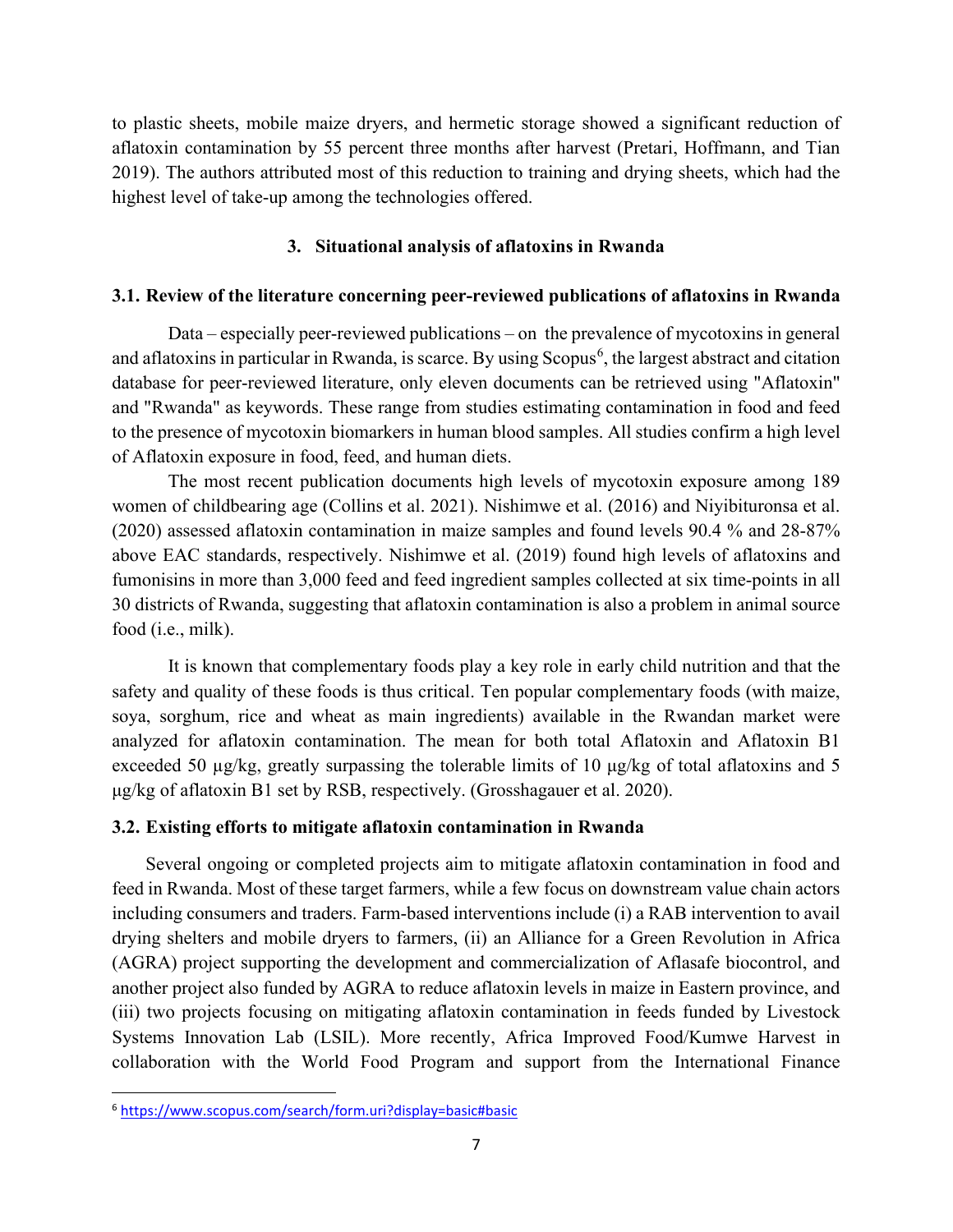Corporation, have implemented a new mechanical sorting technology under the AflaSight initiative to remove aflatoxin-infected kernels prior to grain processing<sup>[7](#page-8-0)</sup>.

A timely and welcome initiative establishing a Technical Working Group (TWG) on aflatoxin management has been essential to bring together various stakeholders and discuss all challenges linked to aflatoxin contamination in Rwanda.

# **4. Proposed policy and public investments to enable aflatoxin control in Rwanda**

In this section, we discuss proposed changes to improve the enabling environment for control of aflatoxin through policy and public investment.

# **4.1. Policy Framework and regulations of aflatoxins in Rwanda**

# *Existing policies related to food and agriculture*

In Rwanda, food safety is formed within the National Agriculture Policy, the Rwanda National Food and Nutrition Policy (NFNP), Vision 2050, and National Strategy for Transformation, which set out goals and frameworks for the transformation of the country's economy in general and agriculture sector in particular. In 2014, NFNP, a joint multi-sectoral policy developed by the Ministry of Local Government, Ministry of Health, and Ministry of Agriculture and Animal Resources, was revised and updated to substantially reduce the prevalence of stunted children under two years of age and improve household food security--particularly among Rwanda's most vulnerable families. Food safety is not emphasized in this policy.

Three public institutions are involved in the regulation of aflatoxins: the Rwanda Standard Board (RSB), the Rwanda Inspectorate, the Competition and Consumer Protection Authority (RICA), and the Rwanda Food and Drug Authority (Rwanda FDA):

- RSB establishes, publishes, and disseminates national standards information. Aflatoxin standards align with regional (i.e., East African) and international (i.e., *Codex Alimentarius*) standards. Regulatory institutions use RSB standards to develop specific technical regulations and guidelines.
- RICA and Rwanda FDA are in charge of inspecting unprocessed food products and feeds, and processed food and feeds, respectively. They are both responsible for enforcing aflatoxin inspection standards and regulations along with diverse food and feed value chains.

<span id="page-8-0"></span><sup>7</sup> https://www.kumwe.com/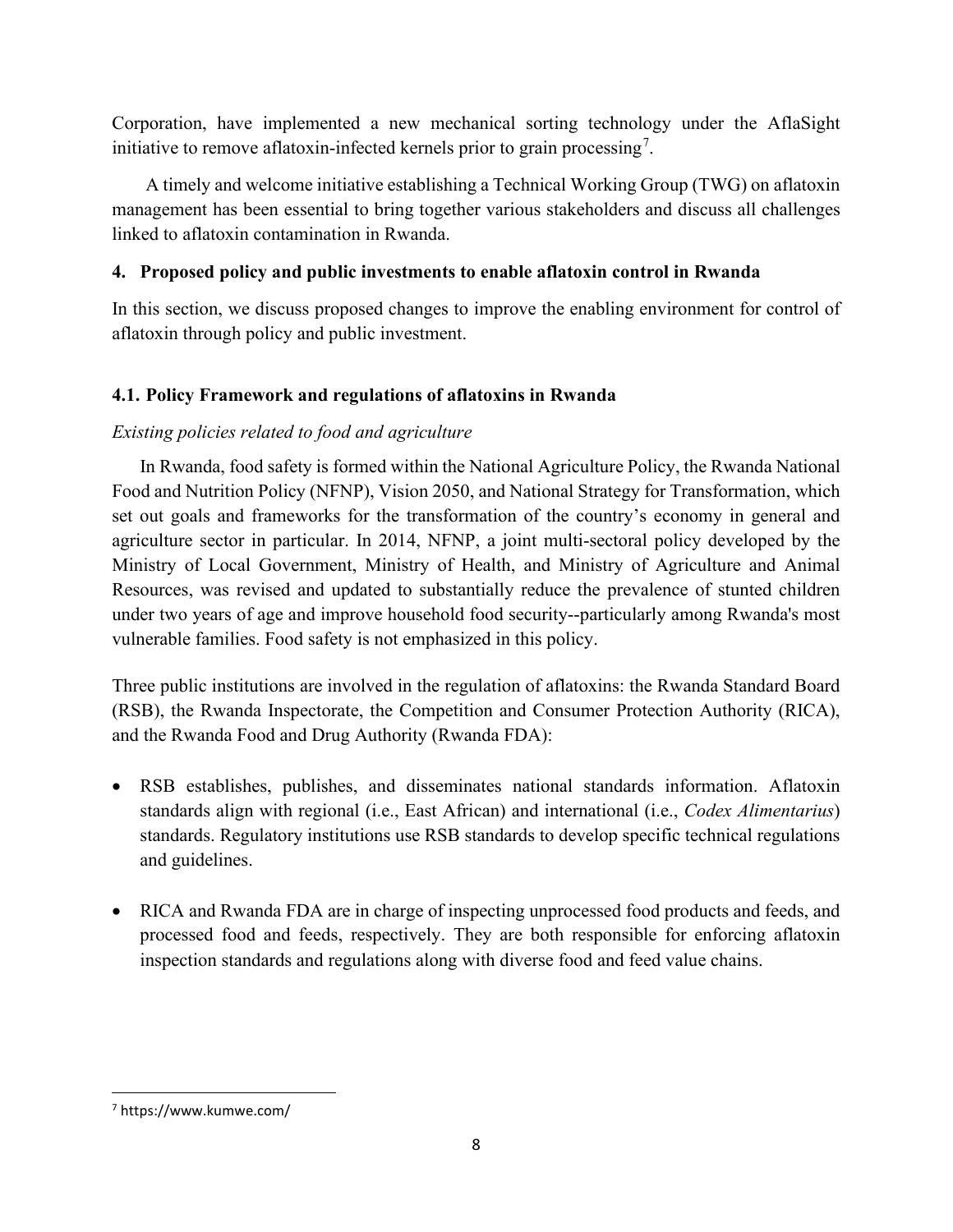All aflatoxin standards are aligned to East African Community (EAC) standards. Levels of aflatoxin B1 and total aflatoxins allowable in food products are set at 5 and 10  $\mu$ g/kg, respectively. In contrast, aflatoxin limits vary for animal feeds, depending on the animal's physiological state (i.e., lactating, growing, and finishing). Details on aflatoxin standards are provided in the Appendix.

#### *Adoption of risk-based food safety policies and priorities*

There is a need to develop a specific food safety policy to provide a legal and guidance framework to reduce and prevent foodborne diseases, especially to prevent aflatoxin contamination, in Rwanda, clearly using holistic and risk-based approaches to address food safety challenges.

Globally, the traditional regulatory approach of controlling potentially harmful agents in food has given way to a risk-based approach that takes into account not only the presence of a hazard but also the level of exposure and vulnerabilities of the exposed population (Barlow et al., 2015). Determining the stringency of aflatoxin regulations, as well as the resources devoted to their enforcement, should be based on a formal risk assessment. Such an assessment would include an estimation of exposure to aflatoxin among different age groups based on diets, and prevalence of synergistic risk factors for developing aflatoxin-induced liver (*i.e.*, rates of infection with hepatitis B and C).

#### *Rationalization of existing standards*

Several aspects of the EAC standards for aflatoxin make testing unnecessarily difficult for both private firms and regulators. First, the EAC has published official procedures for measurement of aflatoxin using high-performance liquid chromatography (HPLC) and enzyme-linked immunoassay (ELISA methods) (EAC 901-2017). This limits the use of many other validated testing options. While HPLC instrumentation is relatively easy to use, the capital cost of initial purchase, maintenance, and support systems within a lab (including temperature control, ultrapure water, uninterrupted electrical support, and high-grade reagents) limits the application of this technology to relatively few labs within Africa and can drive up the cost of analysis to USD 170. Even if ELISA is considered as a cheap analytical method, it presents some advantages, such as the presence of interferents and cross reaction from samples leading to false results. Consequently, the quality control is crucial for ELISA methods.

The cost of lateral flow rapid tests, on the other hand, range from USD 5 to USD 25. Prices for these tests in the U.S. are as much as 50% lower, suggesting that increased volume of demand as well as pressure on suppliers could lead to lower prices in Rwanda as well. As there are many rapid aflatoxin tests on the market, the United States Department of Agriculture's Federal Grain Inspection Service (FGIS) has developed a protocol for their validation relative to the HPLC "gold standard". This is the only official standard published by a regulatory body (USDA 2018) and has been used to validate aflatoxin field kit platforms that effectively manage aflatoxin risk in the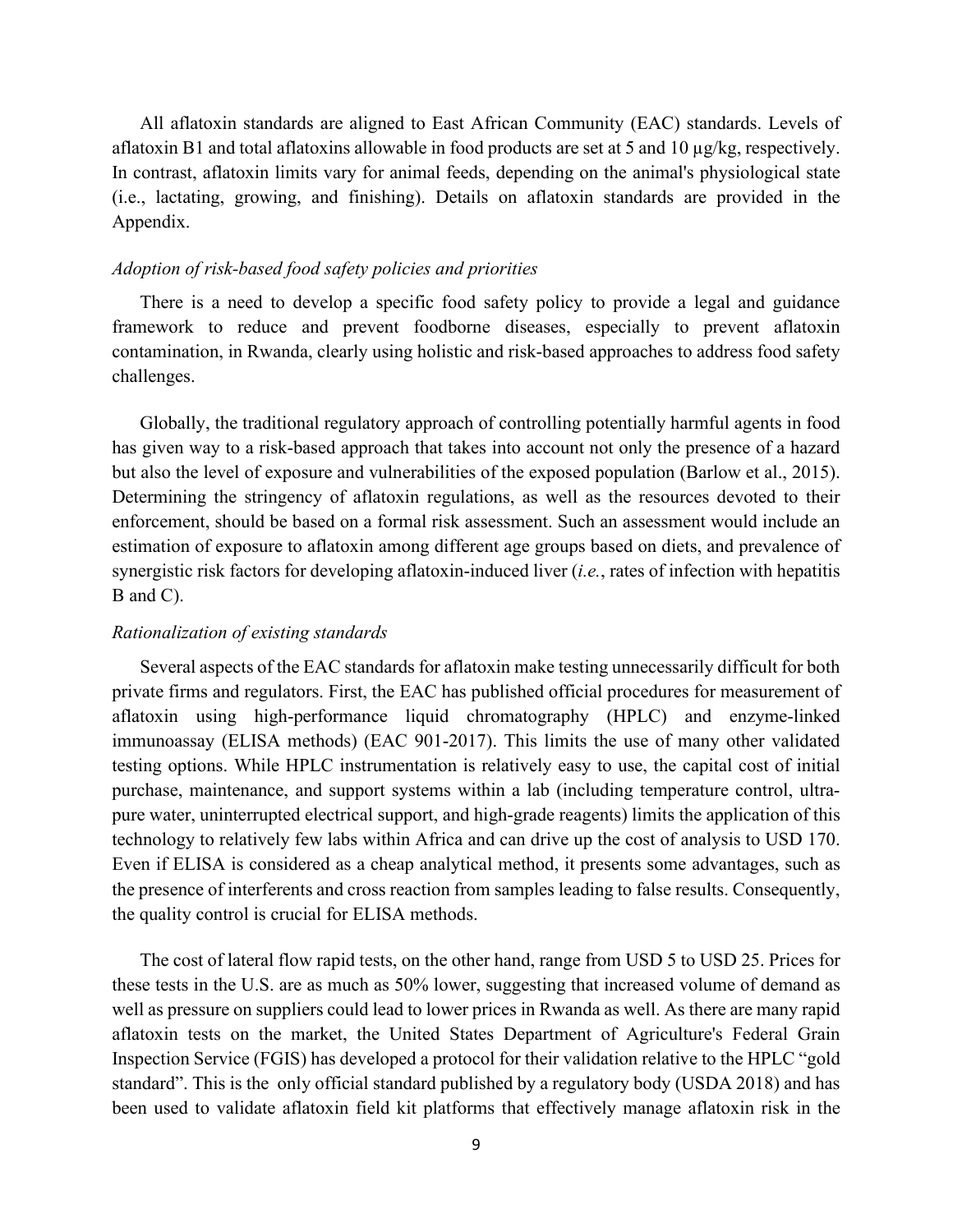global grain trade. By recognizing USDA-validated test kits, Rwanda could significantly reduce the cost of aflatoxin compliance and surveillance.

Second, the level of aflatoxin B1 detected in food and feed is generally approximately 80% of total aflatoxins, so the need for standards setting limits on each of these separately is not clear. Moreover, the relative values of the current standards for total aflatoxins and B1 do not align with the relative levels observed in reality. Related to this, paucity of validated field test kits for measuring aflatoxin B1 implies challenges for compliance with the B1 standard.

Finally, the EAC recently prescribed a 10 kg sample for aflatoxin measurement (EAC 2017), a ten-fold increase in sample amount from the EAC 2008 standard, and recommended mycotoxin testing in Codex Alimentarius standards. There is a need for adaptation of standards to make them more suitable for commerce within Rwanda and active involvement by the Rwandan delegation participating in EAC standard development meetings to promulgate standards that can simultaneously manage aflatoxin risk while facilitating commerce and broad-scale adoption.

# *Laboratory accreditation*

Accreditation of laboratories that involves aflatoxin proficiency testing and use of reference material are two quality control techniques advocated in the ISO 17025:2017 standard for measurement accuracy. Increasingly, regulatory agencies worldwide, including in Africa, have become accredited under this standard. Regulators and merchants must be confident that reported analytical results are unbiased, accurate, traceable, and the measurement uncertainty is correctly defined. APTECA, which standards for Aflatoxin Proficiency Testing and Control in Africa, was launched in 2014 to offer aflatoxin proficiency testing and accreditation services to public and private laboratories on the continent. This program has subsequently expanded to Asia, the Americas, and Europe. The APTECA program has assisted labs in Eastern and Southern Africa to achieve accreditation to the ISO 17025:2005, 2017 standards by offering proficiency testing and reference material at no cost, and by hosting analyst qualification workshops. The APTECA program has conducted internal audits of food safety plans at commercial mills, provided verification services to assist private and public sector testing accuracy, and offered graduate-level education through an online course, "Laboratory Quality Systems", in collaboration with the United Nations Food and Agriculture Organization (FAO). It has led policy discussions resulting in model bills that helped update agriculture and public health agencies' approach to managing aflatoxin risk<sup>[8](#page-10-0)</sup>.

# *Co-regulation*

Presently, most of the regulatory bodies globally rely upon their own sampling, chain-ofcustody, sample preparation, and testing to regulated contaminants. An alternative to the traditional command and control regulation of aflatoxin was adopted by the Office of the Texas State Chemist

<span id="page-10-0"></span><sup>8</sup> (https://apteca.tamu.edu/).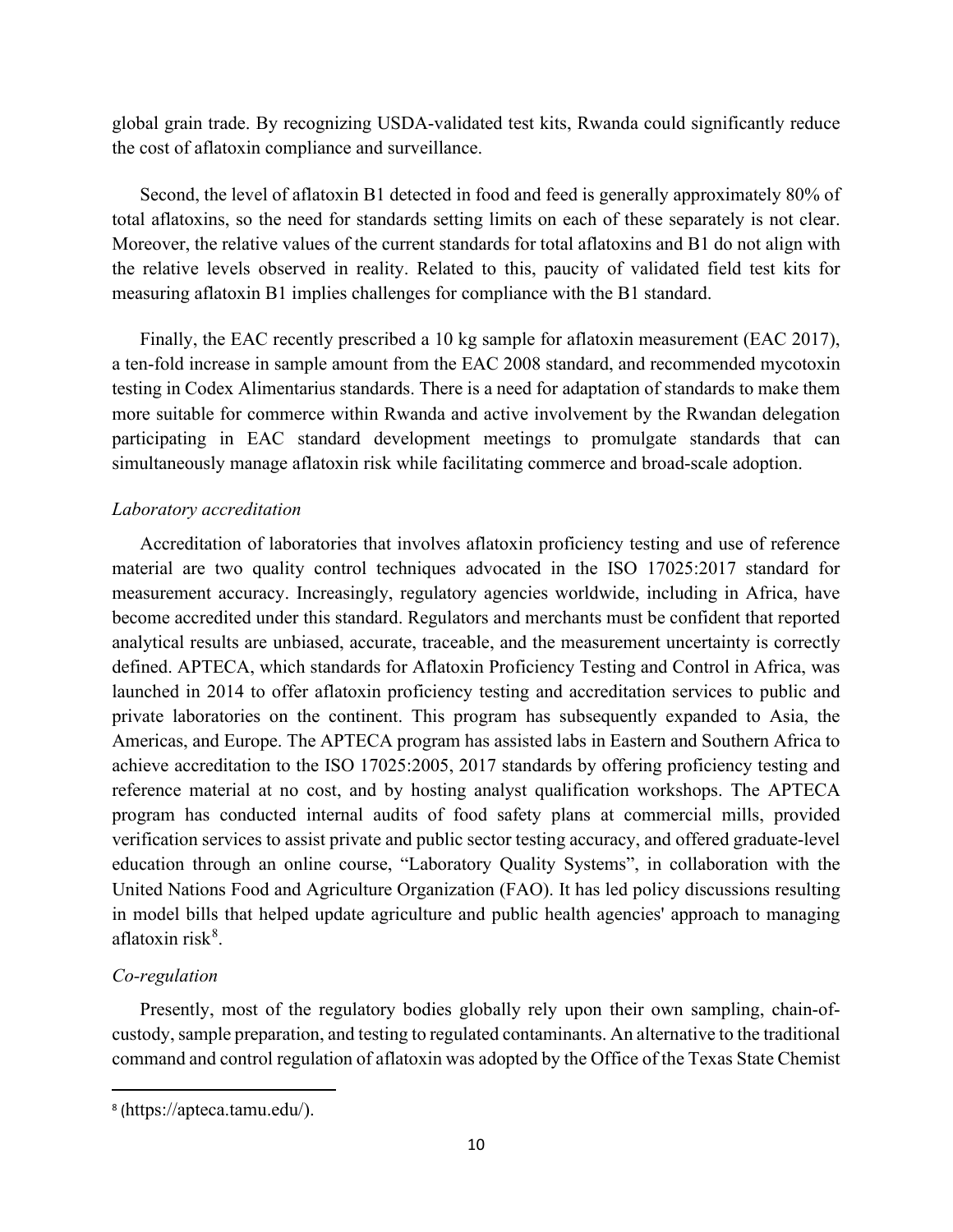in 2011 and introduced in Kenya in 2014. The Texas program, referred to as the One Sample Strategy (OSS) utilizes the concept that a single sample of maize collected, prepared, and analyzed using official methods developed and validated by FGIS will yield results that are suitable for marketing, crop insurance, and regulatory purposes (Texas State Chemist Office, 2021). This coregulation approach shifts the regulatory paradigm from regulatory sampling and testing products into conformance to monitoring firms' quality systems to measure and manage risk, including through the analysis of randomly selected duplicate samples by the regulator or its designate.

This alternative strategy aligns with current thinking involving preventive regulatory controls contained within the U.S. Food Safety Modernization Act and the ISO 17025:2017 standard that focuses on managing risk within the analytical process from sampling through analysis. This approach provides the additional benefit of constant and consistent monitoring of food safety, unlike that provided by a regulatory agency with limited resources where regulators cannot be presented at every grain storage and processing establishment all the time. One measure of success occurred in a recent study by Hoffmann *et al.*, which reported that the formal maize milling sectors delivered aflatoxin-safe products at the time of the study (2021). The study was significant in that it revealed the success of the formal maize milling sector to manage aflatoxin risk through the adoption of APTECA. Samples for the study were analyzed at the University of Nairobi, where APTECA facilitated the adoption of the ISO 17025:2017 standard.

### *Use of contaminated food and feed*

What is supposed to be done if aflatoxin levels in food and feed products exceed legal limits? The East African Community has developed a policy brief (#8) containing instructions for the disposal and alternative use of aflatoxin-contaminated food and feed (EAC, 2021). One option is to add mycotoxin binders to contaminated material, and use it as animal feed.<sup>[9](#page-11-0)</sup> Clay binders have been most tested, and studies show they are effective and do not affect animal performance at inclusion rates varying from 0.25 to 5% (Neeff et al., 2013). Many parameters, including the type of binder, amount used, species, and other factors influencing production affect the rate of passthrough of aflatoxin into animal products (Giovati et al. 2015). The use of binders is on rise in East Africa; in Kenya, the quantity imported increased threefold between 2017 and 2018 (Mutua et al., 2019). However, similar to other countries in the region, Rwanda does not have standards that regulate the use of mycotoxin binders. Rwanda should adopt standards for the use of mycotoxin binders. The use of binders proven to be effective should be reflected in allowable mycotoxin levels in feed.

Texas is an example of how the use of binders, among other tools, can help ensure a wellfunctioning market that delivers an abundant supply of aflatoxin safe feed and food. To manage high levels of aflatoxin risk comparable to Rwanda's, Texas allows the use of binders, ammoniation, and blending of contaminated crops at different levels of contamination, all

<span id="page-11-0"></span><sup>9</sup> Binders are defined as "*substances that bind aflatoxins and prevent them from being absorbed through the gut into the blood, from which they are excreted into animal products like milk".*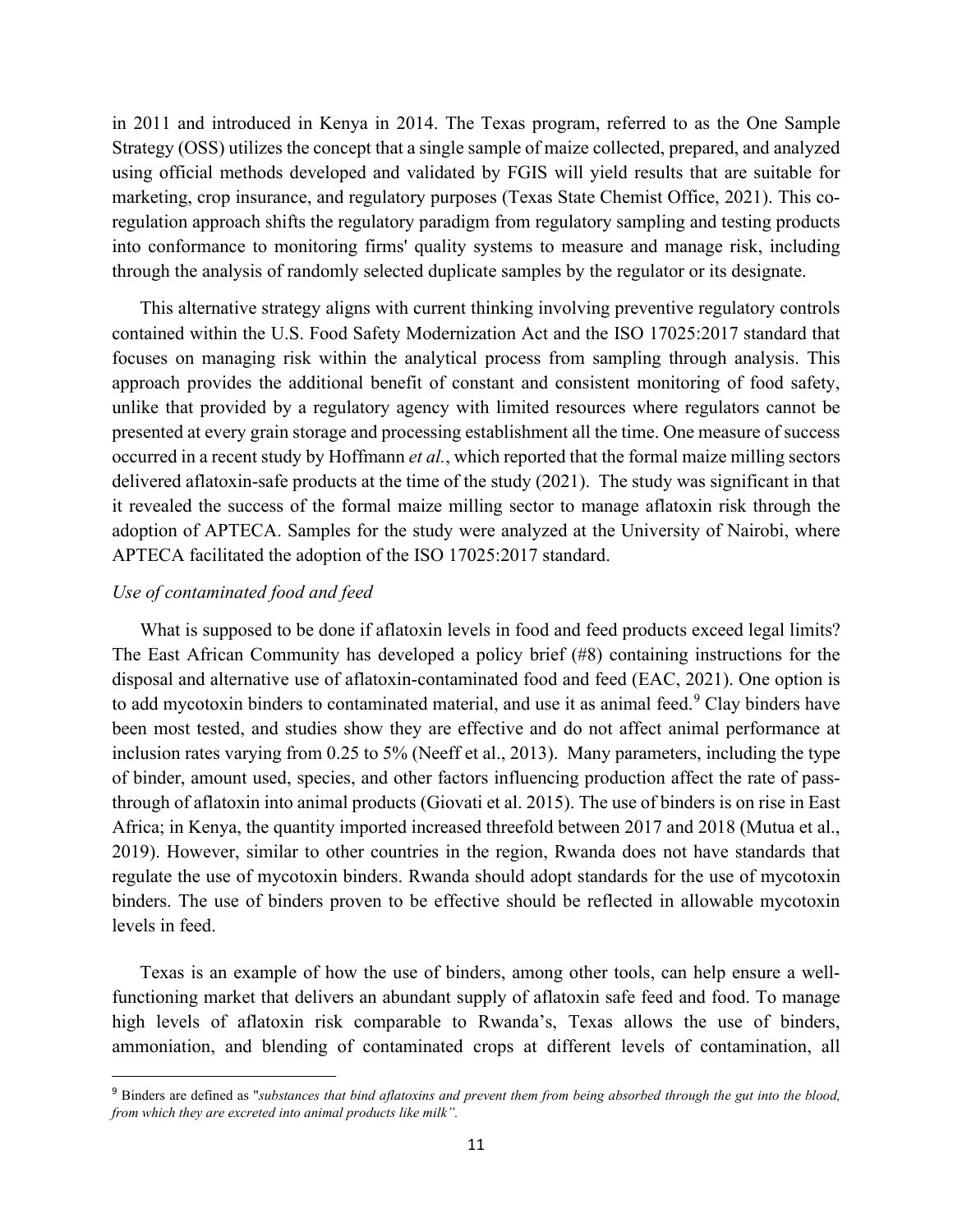performed under the supervision of the Office of the Texas State Chemist (TAC 2019). Further, the agency has developed guidance to industry on the use of these procedures (see Feed Industry Memorandums 5-12, 5-17, and 23). The presence of these policies highlights the limited success of pre-harvest aflatoxin control strategies. It also highlights the importance of the regulatory risk manager's active involvement in providing creative science-based solutions to manage aflatoxin risk.

#### **4.2. Supply-side policies**

While not new, the problem of aflatoxin contamination in commodities is surprisingly persistent, despite the availability of effective technologies to reduce aflatoxin contamination in the field and during storage. So, faced with this paradox, the question is "what should Rwandan agriculture sector stakeholders do?".

Although effective technologies (such as Dry Card® and hermetic bags) are locally available, adoption of these technologies by farmers remains low. Studies in Kenya and Ghana have shown that raising awareness can motivate small-scale farmers to adopt aflatoxin control practices, and that subsidies can greatly increase the use of appropriate postharvest technologies and significantly reduce aflatoxin contamination (Hoffmann and Jones, 2021 & Magnan et al., 2021). These approaches could be tested on a pilot basis to adapt them to the Rwandan context and also understand how to target aflatoxin control technologies to those who can benefit the most from their use.

While public intervention may be needed to introduce new technologies to farmers and trigger demand, in the longer run, a self-sustaining market-based supply chain for the technology would ideally emerge. In order for the private sector to distribute a technology, that technology must generate value for the value chain actors who will pay for it, which could be farmers, traders, or processors (Sonka, 2020). As the ultimate beneficiaries of safer food, consumer's demand for aflatoxin control will be essential in driving this value.

#### **4.3. Demand-side policies**

As citizens are not generally able to discern the safety of food offered for sale, the state must take the lead in holding firms accountable to food safety standards. The threat of regulatory action can spur formal sector companies to investment in food safety due to the risk of reputational damage to their brands (Hoffmann and Moser, 2017). To generate broad results across the sector, it is important that regulatory surveillance and action is applied broadly, and not only to the largest firms.

Of course, such action will only improve the safety of the food supply if firms are able to comply with regulations. Newly available technologies such as AflaSight promise to expand the tools available to maize processors. Availability of affordable testing options and laboratory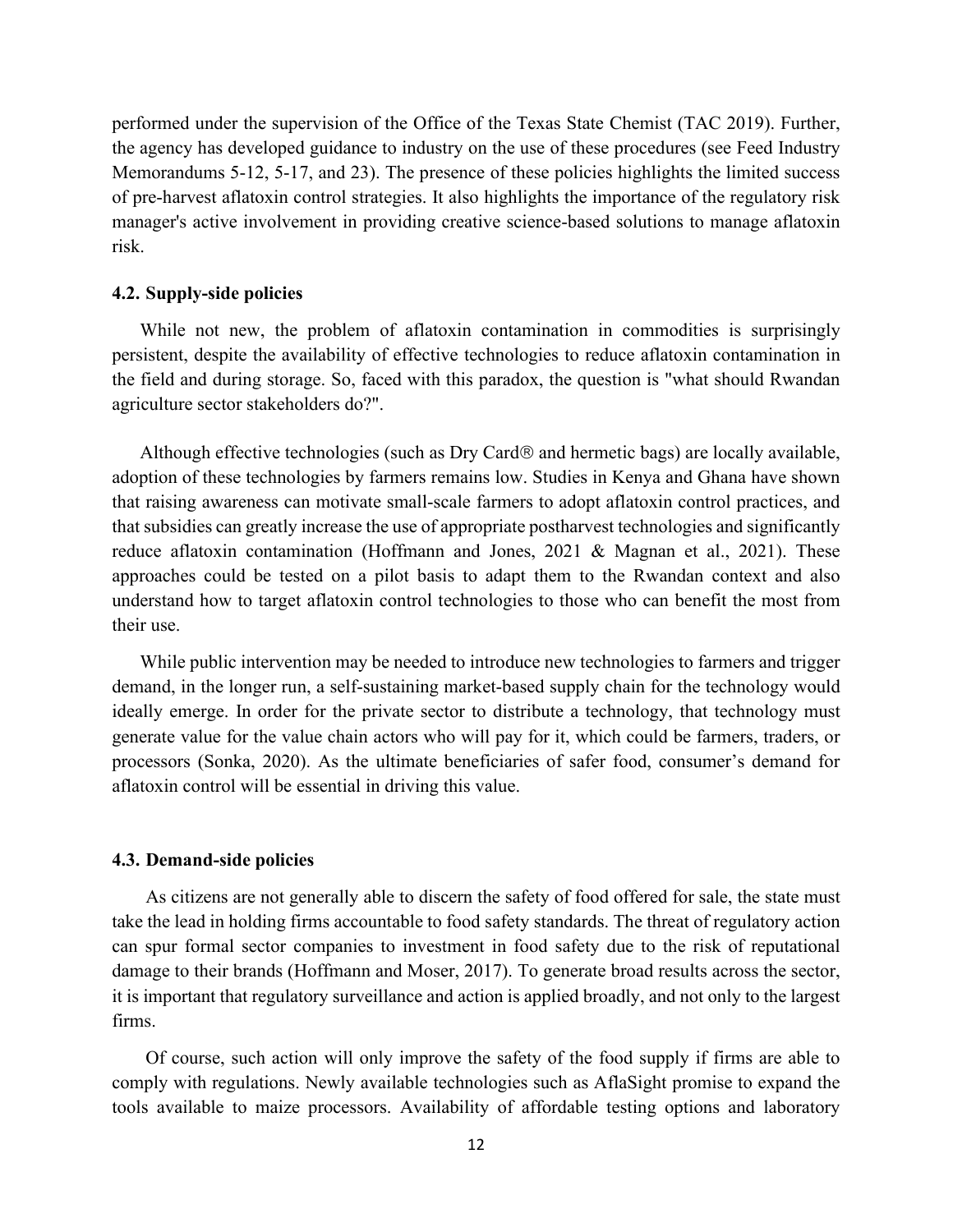capacity are also critical to firms' compliance capacity, as noted in Section 5.1. Mechanisms for firms to ensure the reliability of their own aflatoxin test results should be made available, for example through an independent proficiency testing program. Several maize processing firms in Kenya have used APTECA's proficiency testing services with strong results.

A major challenge to effective regulation in Rwanda is the fact that a large, arguably majority, share of the food supply is through small-scale, informal, and thus difficult to regulate firms. While the threat of a mandatory recall of contaminated food is an effective motivator for firms that survive based on the reputation of their brands, regulatory action against a micro scale maize processor or vendor who fails to comply with standards is unlikely to make the food supply any safer. A potentially effective approach is to shift consumer demand, by educating consumers about which foods within a category are particularly high-risk. Evidence from eastern Kenya (Kariuki and Hoffmann, *2021*), as well as preliminary results from a 6-round, 10-city study, also in Kenya (Hoffmann, Okoth, Ndisio, and Murphy, *in progress*), show that unrefined maize flour produced by small-scale hammer mills has a far higher likelihood of contamination than sifted flour produced in larger-scale roller mills. This pattern is driven at least in part by the removal of the more contaminated germ and exterior fibrous layer (pericarp), and thus also expected to hold in Rwanda. An experimental study in which households were informed about the contamination status of the maize flour they currently consuming resulted in safer product choices 9 weeks later (Kariuki and Hoffmann, 2021). Informing consumers about the relative safety of unpackaged, micro-processed versus formally branded, packaged flour, which is also required to be fortified with essential vitamins and minerals, could help shift demand, and thus accelerate the transformation of this sector to one in which regulations can be more easily enforced.

Awareness campaigns must be accompanied by routinely detecting and quantifying aflatoxins along the value chain. This requires the availability and regulatory recognition of low-cost, validated aflatoxin testing options, as well as a system for accrediting the laboratories performing these tests to ensure they deliver accurate results, as discussed in Section 5.1.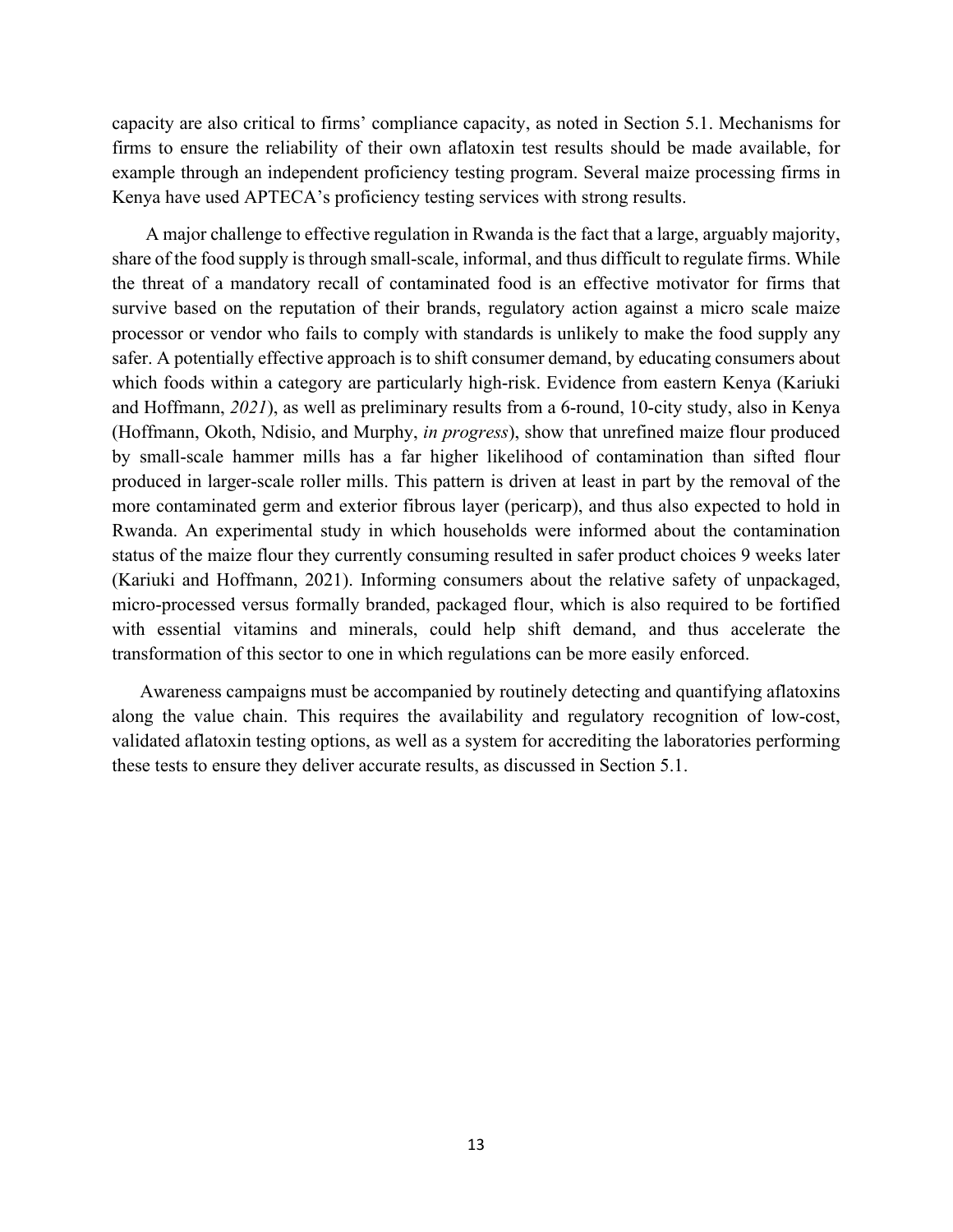# **Conclusions**

Like other tropical and sub-tropical countries, Rwanda has a climate that favors the growth of aflatoxin-producing fungi and the contamination of agricultural commodities with aflatoxin. Aflatoxin contamination in susceptible crops is thus a challenge for the agricultural sector. Despite the existence of standards and regulations and several ongoing or completed projects to mitigate aflatoxin contamination in different commodities, there remain several gaps in the evidence, awareness, and capacity required for effective control of aflatoxin in Rwanda. These include:

- Scarcity of published data on mycotoxins, in general, and on aflatoxin specifically in the Rwandan context.
- Despite low-cost postharvest technologies (hermetic bags, Dry Cards) available locally and binders to reduce aflatoxin in contaminated feeds, adoption of these by farmers remains very low.
- Inadequate awareness of aflatoxins among different stakeholders
- Inadequate aflatoxin testing capacity for farmers and other stakeholders involved in grain value chains.

 This brief proposes the following recommendations to improve the enabling environment for aflatoxin control in Rwanda:

- Regulatory:
	- o Develop a context-appropriate food safety policy which would provide a legal framework and guidance for the control of foodborne hazards including aflatoxin.
	- o Increase access to and affordability of aflatoxin testing through official recognition of validated, low-cost, field-ready testing platforms such as those based on lateral flow technology.
	- o Adopt standards for the use of mycotoxin binders. The use of binders proven to be effective should be reflected in allowable mycotoxin levels in feed.
	- o Improve and ensure the capacity of laboratories to deliver valid results via accreditation through an aflatoxin proficiency testing program.
	- o Adopt a co-regulatory approach to shift some of the responsibility for monitoring food safety outcomes from the regulator to private firms, while maintaining accountability through the analysis of randomly selected duplicate samples by the regulator.
- Supply-side
	- o Make available farm-level solutions for aflatoxin control that take into account the characteristics, motivations, and constraints (specifically resource constraints) of Rwandan farmers. Lessons on the importance of information and technology cost can be taken from other settings and approaches tailored to the Rwandan context via pilot programs prior to wide-scale implementation.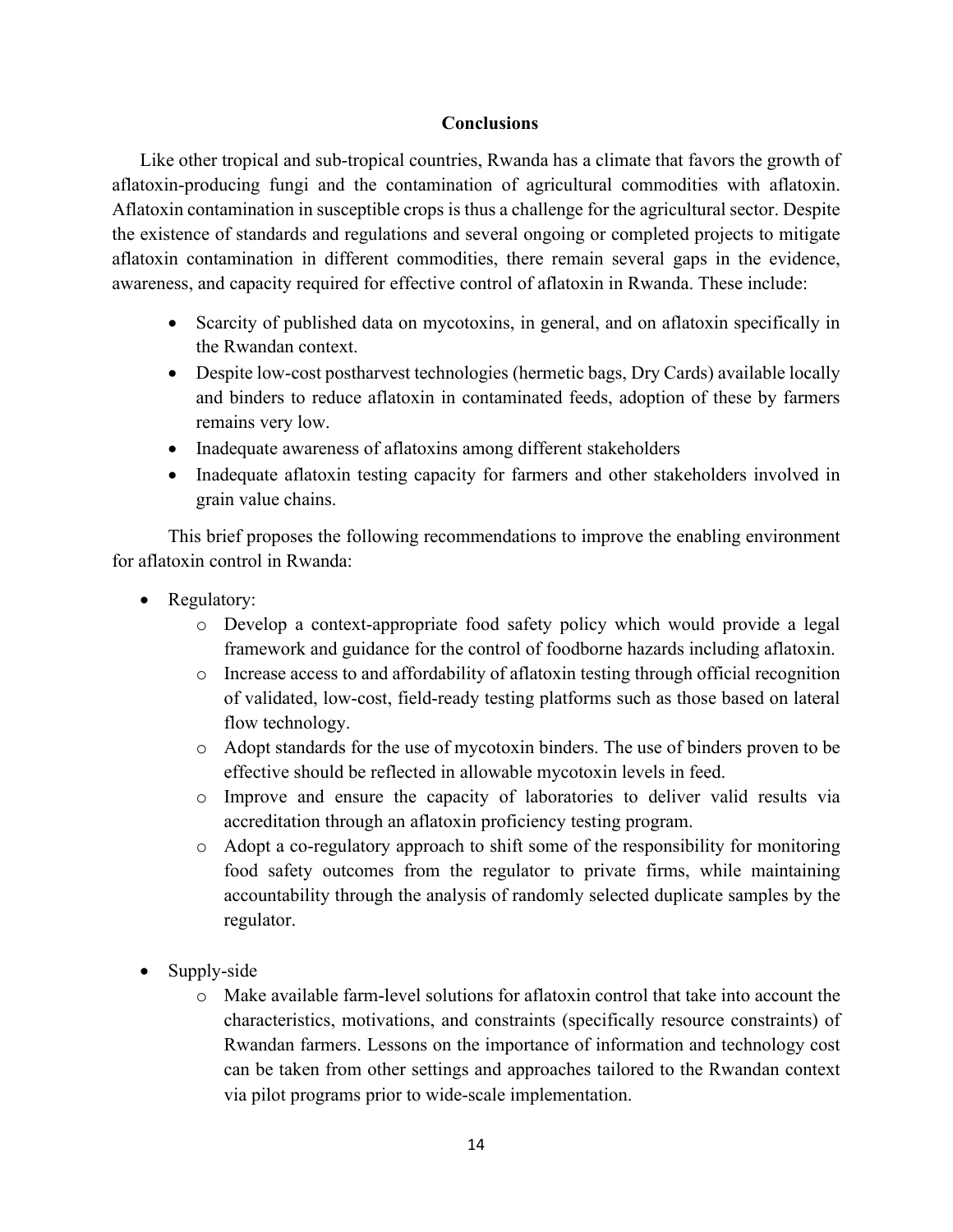- Demand-side
	- o Use regulatory action such as mandatory recalls to incentivize compliance with aflatoxin regulations in the formal processing sector, while also supporting firms' capacity for compliance through access to technologies such as mechanized sorting, affordable testing platforms, accredited laboratories, and proficiency testing for internal quality assurance.
	- o Conduct regular surveillance of both formally packaged and informally milled flour and inform consumers about the relative safety of these two product classes to accelerate the transformation of the maize flour sector toward dominance of formally milled and packaged flour, which is both easier to monitor for contaminants and has nutritional benefits due to required fortification with essential vitamins and minerals.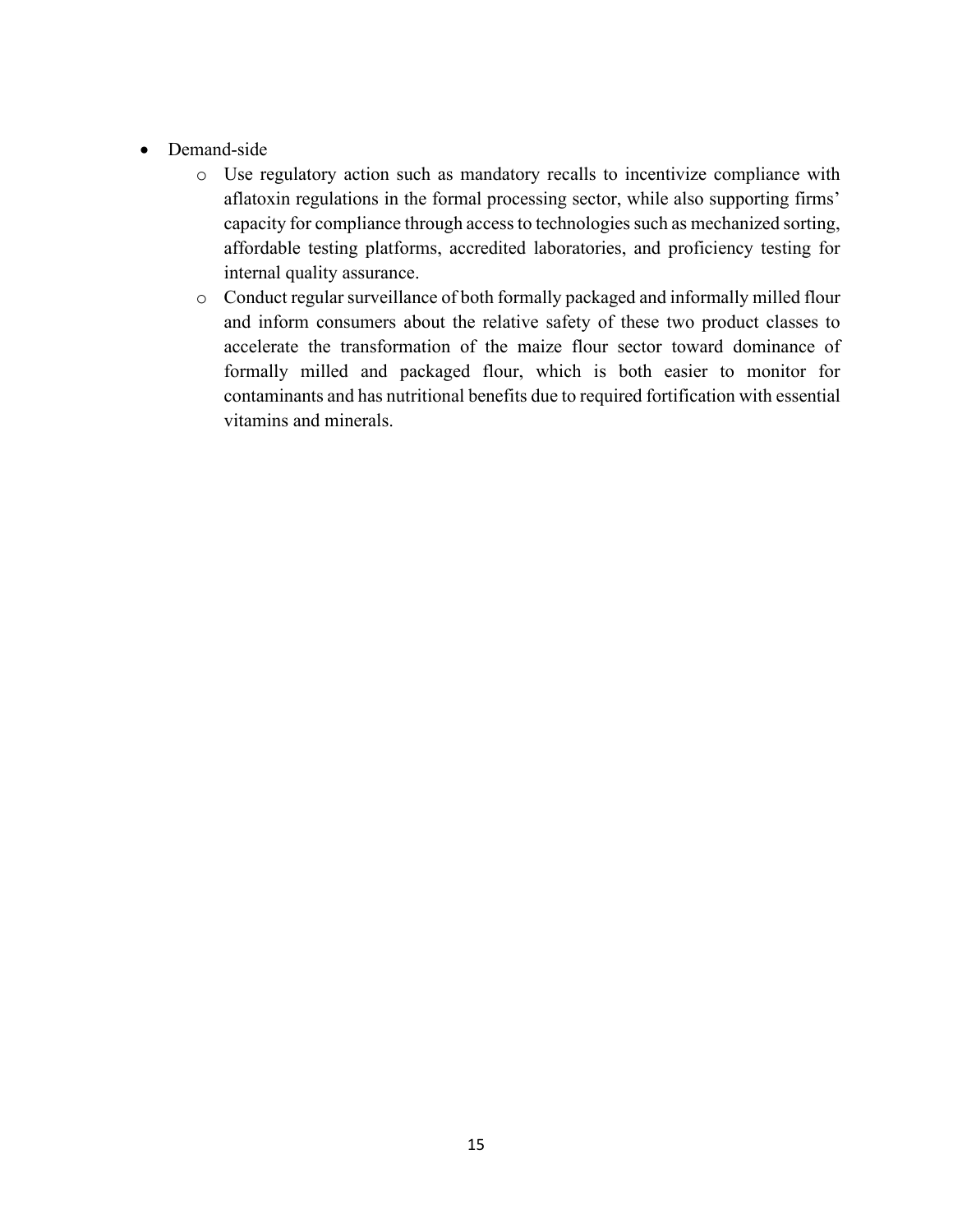#### **References**

- Alshannaq, Ahmad, and Jae Hyuk Yu. 2017. Occurrence, Toxicity, and Analysis of Major Mycotoxins in Food. *International Journal of Environmental Research and Public Health* 14 (6). https://doi.org/10.3390/ijerph14060632.
- Andrade, P D, R R Dantas, Tlds Moura-Alves, and E D Caldas. 2017. Determination of Multi-Mycotoxins in Cereals and of Total Fumonisins in Maize Products Using Isotope Labeled Internal Standard and Liquid Chromatography/Tandem Mass Spectrometry with Positive Ionization. *J Chromatogr A* 1490: 138–47. https://doi.org/10.1016/j.chroma.2017.02.027.
- Atehnkeng, J., Ojiambo, P. S., Ikotun, T., Sikora, R. A., Cotty, P. J., & Bandyopadhyay, R. (2008). Evaluation of atoxigenic isolates of Aspergillus flavus as potential biocontrol agents for AflatoxinAflatoxin in maize. Food Additives and Contaminants - Part A Chemistry, Analysis, Control, Exposure and Risk Assessment, 25(10), 1264–1271. <https://doi.org/10.1080/02652030802112635>
- Bankole S.A. and Debanjo A. Mycotoxins in food in West Africa: current situation and possibilities of controlling it. African Journal of Biotechnology Vol. 2 (2003) pp. 254-263
- Baoua IB, Amadou L, Ousmane B, Baributsa D, Murdock LL (2014). PICS bags for postharvest storage of maize grain in West Africa. *J Stored Prod Res.* 58:20–8. <http://dx.doi.org/10.1016/j.jspr.2014.03.001>
- Barlow, S. M., Boobis, A. R., Bridges, J., Cockburn, A., Dekant, W., Hepburn, P., Bánáti, D. (2015). The role of hazard- and risk-based approaches in ensuring food safety. *Trends in Food Science and Technology*, *46*(2), 176–188. https://doi.org/10.1016/j.tifs.2015.10.007
- Chauhan, Y. S., Wright, G. C., & Rachaputi, N. C. (2008). Modelling climatic risks of aflatoxin contamination in maize. Australian Journal of Experimental Agriculture, 48(3), 358. doi:10.1071/ea06101
- Collins SL, Walsh JP, Renaud JB, et al. Improved methods for biomarker analysis of the big five mycotoxins enables reliable exposure characterization in a population of childbearing age women in Rwanda. *Food Chem Toxicol*. 2021;147(August 2020):111854. doi:10.1016/j.fct.2020.111854
- East African Standard. (2008). Cereals, pulses and milled products Sampling of static batches. EAS 79:2008.
- East African Standard. (2017). Cereals and pulses Sampling. EAS 900:2017
- EAC. 2021. [https://www.eac.int/documents/category/Aflatoxin-prevention-and-control](https://www.eac.int/documents/category/aflatoxin-prevention-and-control)
- Fandohan P, Hell K, Marasas W (2008). Food processing to reduce mycotoxins in Africa. In: Leslie J, Bandyopadhyay R, Visconti A, editors. Mycotoxins: detection methods, management, public health and agricultural trade. Trowbridge, UK: CABI; pp. 309–16. http:/dx.doi.org/10.1079/9781845930820.0309
- Food and Agriculture Organization (FAO); World Health Organization (WHO); Expert Committee on Food Additives (JECFA). International Programme on Chemical Safety; Safety Evaluation of Certain Food Additives; WHO: Geneva, Switzerland, 2001.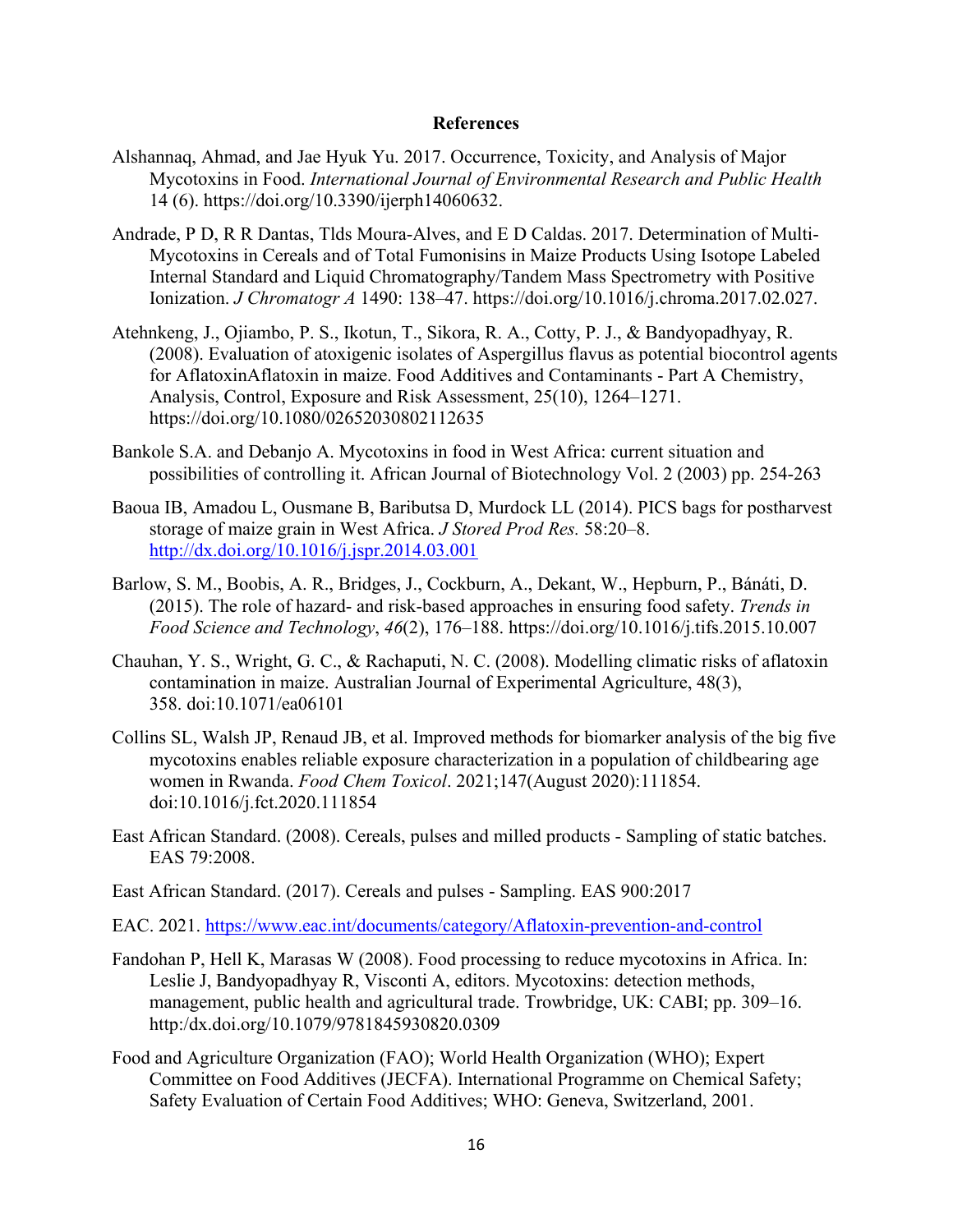- Galvez FCF, Francisco MLDL, Villarino BJ, Lustre AO, Resurreccion AVA. 2003. Manual Sorting to Eliminate Aflatoxin from Peanuts. *J Food Prot*.66(10):1879-1884. doi:10.4315/0362-028X-66.10.1879
- Giovati, L., Magliani, W., Ciociola, T., Santinoli, C., Conti, S., & Polonelli, L. 2015. AFM1 in milk: Physical, biological, and prophylactic methods to mitigate contamination. Toxins, 7, 4330–4349.
- Grosshagauer S, Milani P, Kraemer K, et al. 2020. Inadequacy of nutrients and contaminants found in porridge-type complementary foods in Rwanda. *Matern Child Nutr*.16(1):1-9. doi:10.1111/mcn.12856
- Han, Guomin, Cuiping Li, Fangzhi Xiang, Qianqian Zhao, Yang Zhao, Ronghao Cai, Beijiu Cheng, Xuewen Wang, and Fang Tao. 2020. Genome-Wide Association Study Leads to Novel Genetic Insights into Resistance to Aspergillus Flavus in Maize Kernels. *BMC Plant Biology* 20 (1): 1–11. https://doi.org/10.1186/s12870-020-02404-5.
- Hell K, Edoh Ognakossan K, Lamboni Y. 2014. PICS hermetic storage bags ineffective in controlling infestations of Prostephanus truncatus and Dinoderus spp. in traditional cassava chips. *J Stored Prod Res.* 58:53–8.<http://dx.doi.org/10.1016/j.jspr.2014.03.003>
- Hell, K., & Mutegi, C. 2011. Aflatoxin control and prevention strategies in key crops of Sub-Saharan Africa. *African Journal of Microbiology Research*, *5*(5), 459–466. <https://doi.org/10.5897/AJMR10.009>

Herrman, T and H Makkar. 2016. Aflatoxin proficiency testing in labs. Feedipedia. No.36. FAO.

- Herrman, T.J 2007. Feed Industry Memoranda No 5-12: Distribution of Aflatoxin-Containing Whole Grain and Oilseed in Commercial Channels and Their Use in Mixed Feeds. Office of the Texas State Chemist. Revised April 28, 2007; October 18, 2013
- Herrman, T.J. 2006. Feed Industry Memoranda No 5-17: Distribution of Aflatoxin-Containing Oilseed Meals/Processed Grains in Commercial Channels and Their Use in Mixed Feed. Office of the Texas State Chemist Revised November 15, 2006

Herrman, T.J. 2011. Feed Industry Memoranda No. 5-23.Criteria for Aflatoxin Binding Agents in Customer Formula Feeds. May 10. 2011.

- Hoffmann, V., Grace, D., Lindahl, J., Mutua, F., Ortega-Beltran, A., Bandyopadhyay, R., Mutegi, C. and Herrman, T. 2019. Technologies and strategies for aflatoxin control in Kenya: A synthesis of emerging evidence. Project Note. Washington, D.C.: IFPRI. <https://doi.org/10.2499/p15738coll2.133582>
- Hoffmann, Vivian. 2021. Evidence on supply and demand for aflatoxin safety: Market-Driven Strategies for Combating Aflatoxins in Rwanda. Hosted by the International Growth Centre, Oxford University and the London School of Economics.
- Hoffmann, V. and Moser, C., 2017. You get what you pay for: the link between price and food safety in Kenya. Agricultural Economics, 48(4), pp.449-458.
- Hoffmann, Vivian, Christine M. Moser, and Timothy J. Herrman. 2021. Demand for Aflatoxin-Safe Maize in Kenya: Dynamic Response to Price and Advertising. *American Journal of*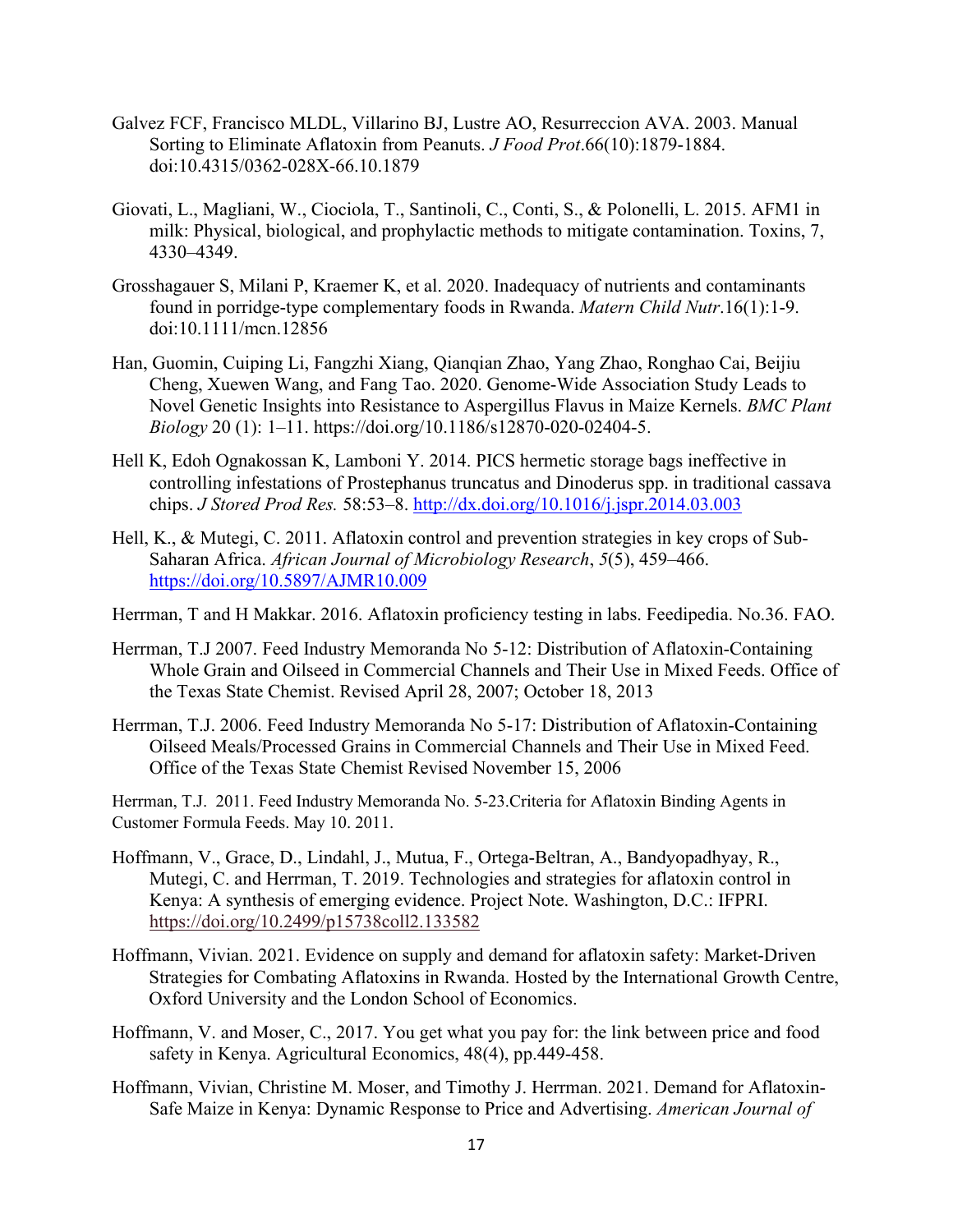*Agricultural Economics* 103 (1): 275–95. https://doi.org/10.1111/ajae.12093.

- Hoffmann, V., Mutiga, S.K., Harvey, J.W., Nelson, R.J. and Milgroom, M.G., 2021. Observability of food safety losses in maize: evidence from Kenya. Food Policy, 98, p.101895.
- Hoffmann, V. B. Ndisio S. Okoth, and M. Murphy. *in progress*. Aflatoxin in formally and informally milled flour from 10 cities in Kenya*.*
- Hoffmann V, Jones K. 2021. Improving food safety on the farm: Experimental evidence from Kenya on incentives and subsidies for technology adoption. World Dev.;143:105406. doi:10.1016/j.worlddev.2021.105406
- Hruska, Zuzana, Haibo Yao, Russell Kincaid, Feifei Tao, Robert L. Brown, Thomas E. Cleveland, Kanniah Rajasekaran, and Deepak Bhatnagar. 2020. Spectral-Based Screening Approach Evaluating Two Specific Maize Lines With Divergent Resistance to Invasion by Aflatoxigenic Fungi. *Frontiers in Microbiology* 10 (January): 1–11. https://doi.org/10.3389/fmicb.2019.03152.

IITA. (2018). Aflasafe - Aflasafe. Retrieved December 20, 2018, from <https://aflasafe.com/aflasafe/>

- IARC Working Group on the Evaluation of Carcinogenic Risks to Humans. 2012. Chemical Agents and Related Occupations. *IARC Monographs on the Evaluation of Carcinogenic Risks to Humans / World Health Organization, International Agency for Research on Cancer* 100 (Pt F): 9–562.
- Jaime-Garcia, R. (2006). Crop Rotation Influences Aflatoxin Producing Potential of Aspergillus Communities in South Texas. *Beltwide Cotton Conference*, 60–64.
- Johnson, A. M., Fulton, J. R., Abdoulaye, T., Ayedun, B., Widmar, N. J. O., Akande, A., & Bandyopadhyay, R. (2018). Aflatoxin awareness and Aflasafe adoption potential of Nigerian smallholder maize farmers Abstract, 11(3), 437–446. <https://doi.org/10.3920/WMJ2018.2345>
- Kariuki, S.W. and Hoffmann, V., 2021. Can information drive demand for safer food? Impact of brand‐specific recommendations and test results on product choice. *Agricultural Economics*. https://doi.org/10.1111/agec.12685
- Kew, Michael C. 2013. Aflatoxins as a Cause of Hepatocellular Carcinoma. *Journal of Gastrointestinal and Liver Diseases* 22 (3): 305–10.
- Lewis, L., Onsongo, M., Njapau, H., Schurz-Rogers, H., Luber, G., Kieszak, S., Group, the K. A. I. 2005. Aflatoxin Contamination of Commercial Maize Products during an Outbreak of Acute Aflatoxicosis in Eastern and Central Kenya. *Environmental Health Perspectives*, *113*(12), 1763.<https://doi.org/10.1289/EHP.7998>
- Liu, Yan, and Felicia Wu. 2010. Global Burden of Aflatoxin-Induced Hepatocellular Carcinoma: A Risk Assessment. *Environmental Health Perspectives* 118 (6): 818–24. https://doi.org/10.1289/ehp.0901388.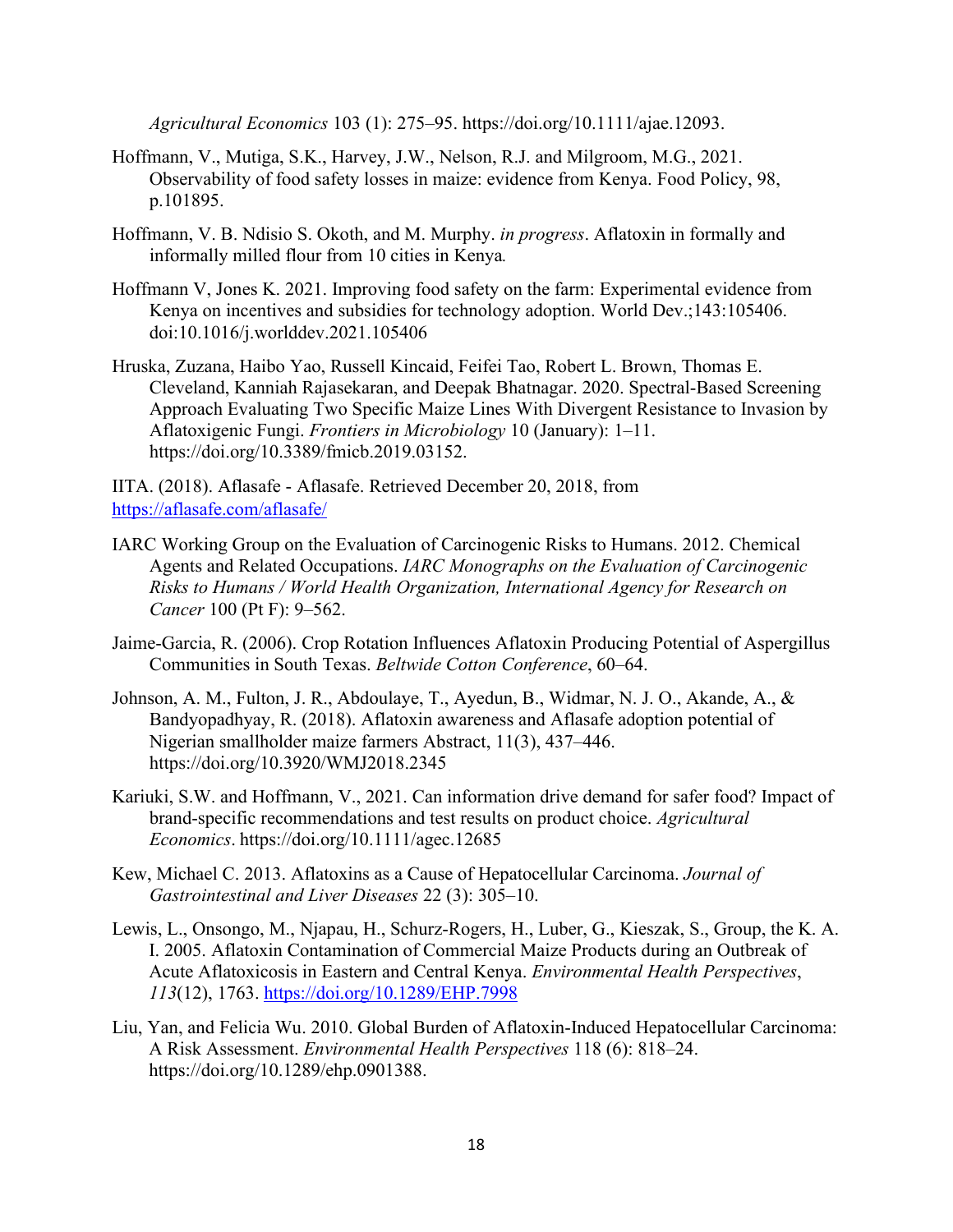- Magnan, Nicholas, Vivian Hoffmann, Nelson Opoku, Gissele Gajate Garrido, and Daniel Akwasi Kanyam. 2021. Information, Technology, and Market Rewards: Incentivizing Aflatoxin Control in Ghana. *Journal of Development Economics* 151 (December 2020): 102620. https://doi.org/10.1016/j.jdeveco.2020.102620.
- Massomo, Said M.S. 2020. Aspergillus Flavus and Aflatoxin Contamination in the Maize Value Chain and What Needs to Be Done in Tanzania. *Scientific African* 10: e00606. https://doi.org/10.1016/j.sciaf.2020.e00606.
- Mohsenzadeh, Mahdieh Sadat, Narges Hedayati, Bamdad Riahi-Zanjani, and Gholamreza Karimi. 2016. Immunosuppression Following Dietary Aflatoxin B1 Exposure: A Review of the Existing Evidence. *Toxin Reviews* 35 (3–4): 121–27. https://doi.org/10.1080/15569543.2016.1209523.
- Musabyimana I. and Tran B. 2020. Market Assessment of Small-Scale Post-Harvest Handling and Storage (PHHS) Equipment with a specific focus on hermetic storage bags and tarpaulins for the control of Aflatoxin levels. Commissioned by WFP Rwanda.
- Mutua, F., Lindahl, J. and Grace, D., 2019. Availability and use of mycotoxin binders in selected urban and Peri-urban areas of Kenya. Food Security, 11(2), pp.359-369.
- NAP. 2018. National Agriculture Policy 2018. [https://www.minagri.gov.rw/fileadmin/user\\_upload/Minagri/Publications/Policies\\_and\\_strat](https://www.minagri.gov.rw/fileadmin/user_upload/Minagri/Publications/Policies_and_strategies/National_Agriculture_Policy_-_2018___Approved_by_Cabinet.pdf) egies/National Agriculture Policy - 2018 Approved by Cabinet.pdf
- Neeff, D.V., Ledoux, D.R., Rottinghaus, G.E., Bermudez, A.J., Dakovic, A., Murarolli, R.A. and Oliveira, C.A.F. 2013. In vitro and in vivo efficacy of a hydrated sodium calcium aluminosilicate to bind and reduce aflatoxin residues in tissues of broiler chicks fed aflatoxin B1. Poultry Science 92: 131-137.
- Newtimes. 2018. Why maize processors have resorted to importing grains. https://www.newtimes.co.rw/section/read/228851
- Newtimes. 2021. Is EAC facing food safety concerns?. https://www.newtimes.co.rw/news/eac-facing-food-safety-concerns
- Ni, X., Wilson, J. P., David Buntin, G., Guo, B., Krakowsky, M. D., Dewey Lee, R., Schmelz, E. A. 2011. Spatial patterns of Aflatoxin levels in relation to ear-feeding insect damage in pre-harvest corn. *Toxins*, *3*(7), 920–931.<https://doi.org/10.3390/toxins3070920>
- Nishimwe, Kizito, Immaculate Wanjuki, Charles Karangwa, Ross Darnell, and Jagger Harvey. 2017. An Initial Characterization of Aflatoxin B1 Contamination of Maize Sold in the Principal Retail Markets of Kigali, Rwanda. https://doi.org/10.1016/j.foodcont.2016.09.006.
- Nishimwe K, Bowers E, Ayabagabo JD, Habimana R, Mutiga S, Maier D. Assessment of Aflatoxin and fumonisin contamination and associated risk factors in feed and feed ingredients in Rwanda. *Toxins (Basel)*. 2019;11(5). doi:10.3390/toxins11050270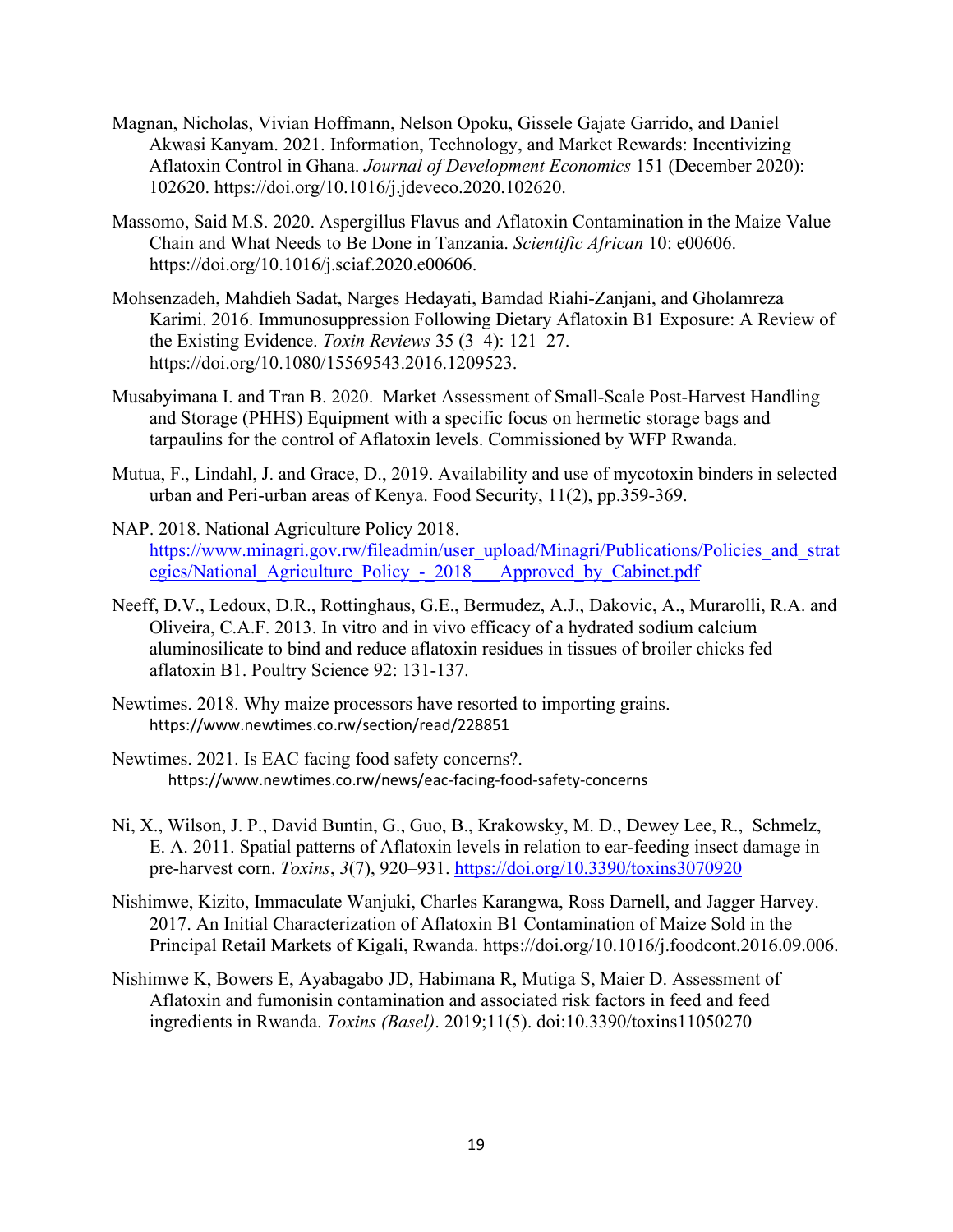- Niyibituronsa M, Mukantwali C, Nzamwita M, et al. Assessment of Aflatoxin and fumonisin contamination levels in maize and mycotoxins awareness and risk factors in Rwanda. *African J Food, Agric Nutr Dev*. 2020;20(5):16420-16446. doi:doi.org/10.18697/ajfand.93.19460
- Passarelli, Simone, Sabri Bromage, Anne Marie Darling, Jia Sheng Wang, Said Aboud, Ferdinand Mugusi, Jeffrey K. Griffiths, and Wafaie Fawzi. 2020. Aflatoxin Exposure in Utero and Birth and Growth Outcomes in Tanzania. *Maternal and Child Nutrition* 16 (2): 1–10. https://doi.org/10.1111/mcn.12917.
- Pretari, Alexia, Vivian Hoffmann, and Lulu Tian. 2019. Post-Harvest Practices for Aflatoxin Control: Evidence from Kenya. *Journal of Stored Products Research* 82 (June 2013): 31– 39. https://doi.org/10.1016/j.jspr.2019.03.001.
- Rasheed, Hifza, Ya Xu, Martin E. Kimanya, Xiaoxi Pan, Zhihua Li, Xiaobo Zou, Candida P. Shirima, Melvin Holmes, Michael N. Routledge, and Yun Yun Gong. 2021. Estimating the Health Burden of Aflatoxin Attributable Stunting among Children in Low Income Countries of Africa. *Scientific Reports* 11 (1): 1–11. https://doi.org/10.1038/s41598- 020-80356-4.
- Republic of Rwanda. 2014. Rwanda National Food and Nutrition Policy. [http://www.rwandafda.gov.rw/web/fileadmin/national\\_food\\_and\\_nutrition\\_policy\\_.pdf](http://www.rwandafda.gov.rw/web/fileadmin/national_food_and_nutrition_policy_.pdf)
- Shi, H., Stroshine, R. L., & Ileleji, K. (2014). Aflatoxin Reduction in Corn by Cleaning and Sorting. *2014 ASABE International Meeting*, (January), 1–11. <https://doi.org/10.13031/aim.20141890901>
- Sonka T. Steven. 2020. Postharvest losses of cereals and other grains: opportunity among issues and challenges. In: Maier DE, ed. Advances in Postharvest Management of Cereals and Grains. Cambridge: Burleigh Dodds Science Publishing;:3-29. doi:10.19103/AS.2020.0072.02
- Stasiewicz, M. J., Falade, T. D. O., Mutuma, M., Mutiga, S. K., Harvey, J. J. W., Fox, G., Nelson, R. J. (2017). Multi-spectral kernel sorting to reduce Aflatoxins and fumonisins in Kenyan maize. *Food Control*, *78*, 203–214.<https://doi.org/10.1016/j.foodcont.2017.02.038>
- Texs Admnistrative Code. Title 4. Agriculture Chapter 61. Commercial Feed Rules, ammended January 1. 2019.
- Texas State Chemist Office. 2021. One sample strategy mycotoxin risk management for Texas. 2021 Handbook version 11.2. https://otscweb.tamu.edu/risk/OneSample/PDF/handbook.pdf
- Thomas, Timothy S., Richard D. Robertson, and Kenneth J Boote. 2019. Evaluating the Risk of Climate Change-Induced Aflatoxin Contamination in Groundnuts and Maize: Result of Modeling Analyses in Six Countries - IFPRI Publications Repository - IFPRI Knowledge Collections. https://ebrary.ifpri.org/digital/collection/p15738coll2/id/133380.
- Tubbs,T. D. Baributsa, C. Woloshuk. 2016. Impact of opening hermetic stoage bags on grain quality, fungal frowth and aflatoxin accumulation. J. Stored Prod. Research. 69(2016)276- 281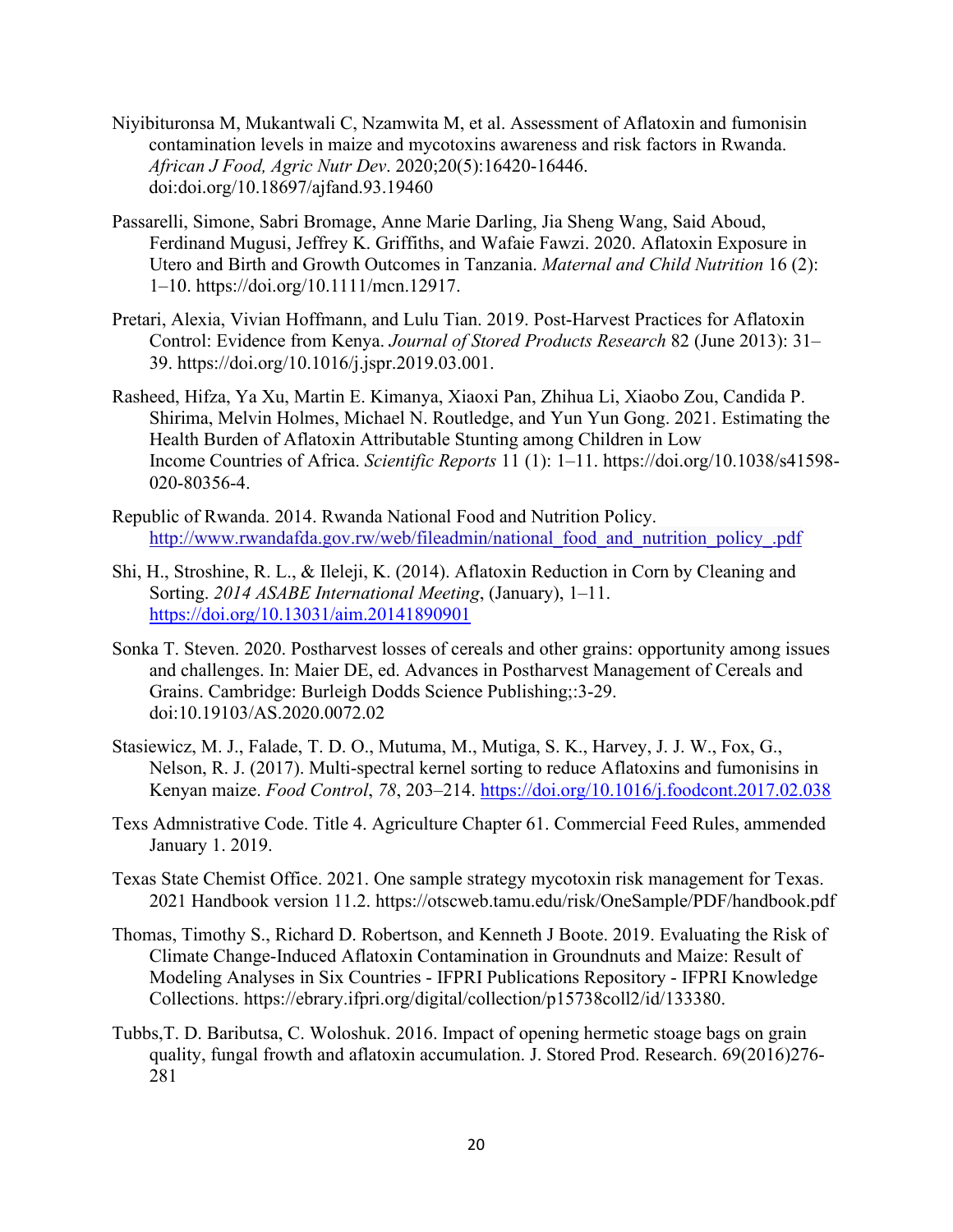- United State Department of Agriculture. 2018. Design driteria and test performance specificaitons fo rquantitative aflatoxin test kits. June 01, 2018. https://otscweb.tamu.edu/risk/OneSample/PDF/handbook.pdf
- Upadhaya, Santi Devi, M. A. Park, and Jong K. Ha. 2010. Mycotoxins and Their Biotransformation in the Rumen: A Review. *Asian-Australasian Journal of Animal Sciences* 23 (9): 1250–60. https://doi.org/10.5713/ajas.2010.r.06.
- Warnatzsch, Erika A., David S. Reay, Marco Camardo Leggieri, and Paola Battilani. 2020. Climate Change Impact on Aflatoxin Contamination Risk in ' 'Malawi's Maize Crops. *Frontiers in Sustainable Food Systems* 4 (November): 1–13. https://doi.org/10.3389/fsufs.2020.591792.
- Williams W.P., Windham G.L. 2006. Registration of maize germplasm line Mp717, Crop Sci. 46. 1407–1409.

World Bank (2021). Cereal production in Rwanda <https://data.worldbank.org/indicator/AG.PRD.CREL.MT?end=2018&locations=RW&start=2007>

Zain, Mohamed E. 2011. Impact of Mycotoxins on Humans and Animals. *Journal of Saudi Chemical Society* 15 (2): 129–44. https://doi.org/10.1016/J.JSCS.2010.06.006.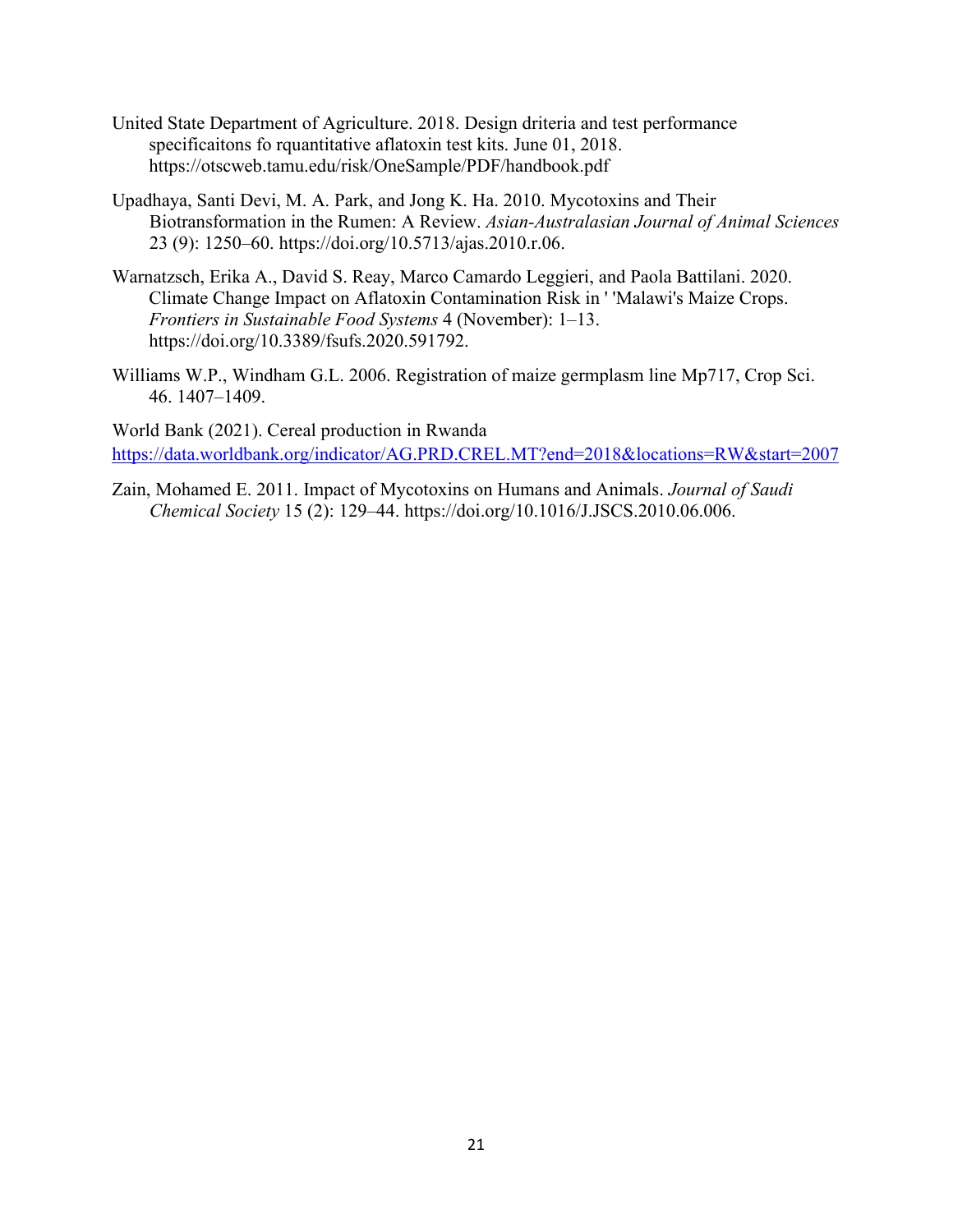# **APPENDIX**

| <b>RSB Reference</b>  | <b>Standard Title</b>                    | <b>Maximum Limits (ug/kg)</b> |                   |                  |  |
|-----------------------|------------------------------------------|-------------------------------|-------------------|------------------|--|
| number                |                                          | <b>Aflatoxin</b>              | <b>Total</b>      | <b>Aflatoxin</b> |  |
|                       |                                          | B1                            | <b>Aflatoxins</b> | M1               |  |
|                       | <b>Food Products</b>                     |                               |                   |                  |  |
| RS 101:2018           | Cookies - specification                  | 5                             | 10                |                  |  |
| RS 150: 2018          | Cooked Packaged Maize - specification    | 5                             | 10                |                  |  |
| RS 25:2015            | Edible maize starch - specification      | 5                             | 20                |                  |  |
| RS 388: 2018          | Roasted soya bean flour - specification  | $\overline{2}$                | $\overline{4}$    |                  |  |
| RS 389: 2018          | Popcorn                                  | $\overline{2}$                | $\overline{4}$    |                  |  |
| R.S. 58: 2015         | Flaked breakfast cereals - specification | 5                             | 20                |                  |  |
| RS 78:2018            | Cakes - specification                    | 5                             | 10                |                  |  |
| RS 416: 2020          | Sesame flour                             | 5                             | 10                |                  |  |
| RS 415: 2020          | Sesame seeds                             | 5                             | 10                |                  |  |
| RS 417: 2020          | Peanut flour                             | 5                             | 10                |                  |  |
| RS EAS 60: 2013       | Peanut butter - specification            | 5                             | 10                |                  |  |
| RS 418: 2020          | Pumpkin seed flour                       | 5                             | 10                |                  |  |
| RS 419: 2020          | Pumpkin pulp flour                       | 5                             | 10                |                  |  |
| RS 429: 2020          | Chocolate and chocolate products         |                               |                   | 0.5              |  |
| RTS 436: 2020         | Instant fortified whole maize flour      | 5                             | 10                |                  |  |
| <b>RS EAS 1: 2019</b> | Wheat flour - specification              | 5                             | 10                |                  |  |
| <b>RS EAS 2: 2017</b> | Maize grains - specification             | 5                             | 10                |                  |  |
| RS EAS 128: 2017      | Milled rice - specification              | 5                             | 10                |                  |  |
| RS EAS 173: 2004      | Pasta products - specification           |                               | 10                |                  |  |
| RS EAS 284: 2013      | Pearl millet grains                      | 5                             | 10                |                  |  |

# **Table 1. Aflatoxin standards for food and feed products listed in the RSB database**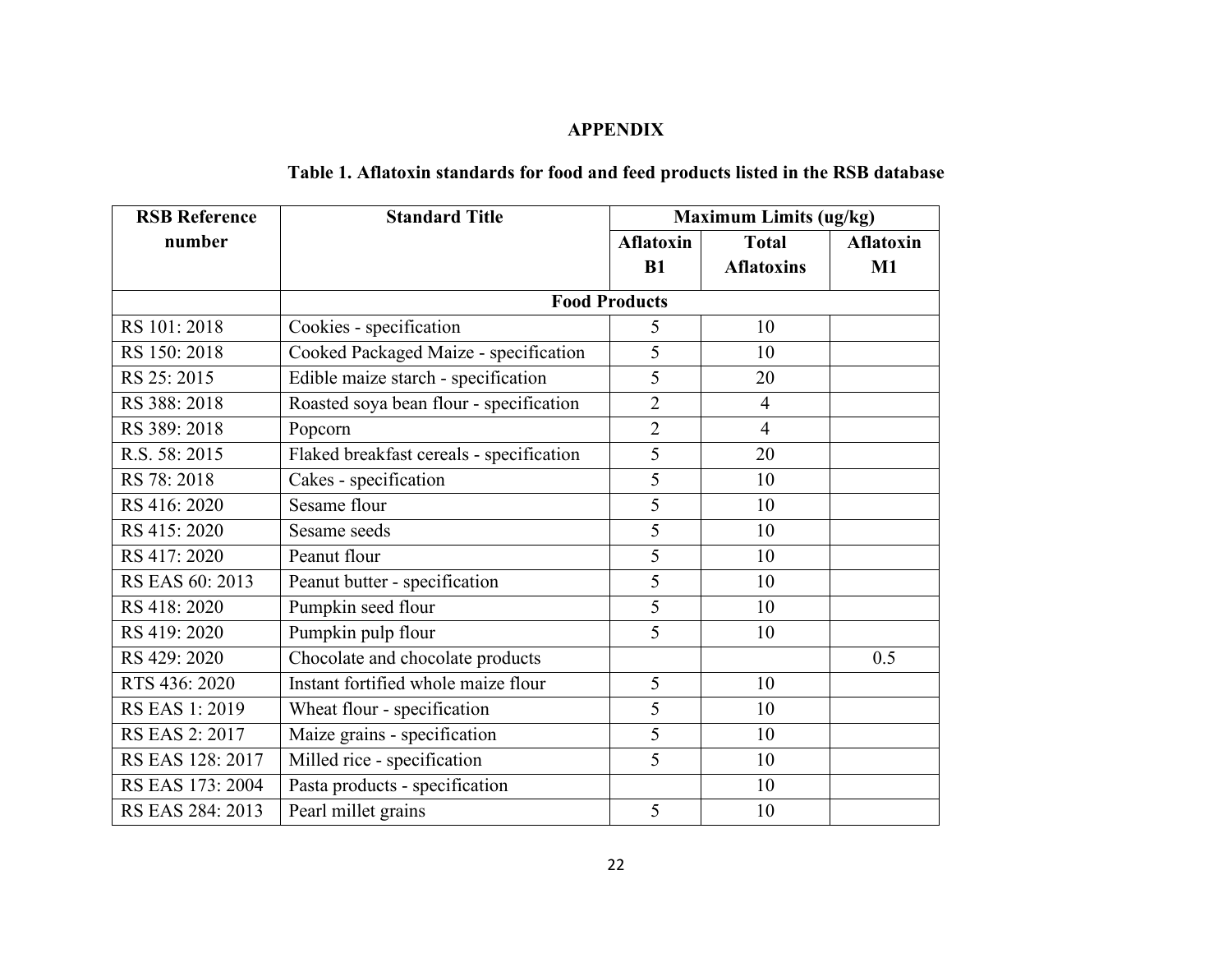| RS EAS 44: 2019                           | Milled maize products - specification  | 5          | 10           |     |  |  |
|-------------------------------------------|----------------------------------------|------------|--------------|-----|--|--|
| RS EAS 768: 2019                          | Fortified milled maize - specification | 5          | 10           |     |  |  |
| RS EAS 51: 2017                           | Wheat grains - specification           | 5          | 10           |     |  |  |
| RS EAS 757: 2019                          | Sorghum grains - specification         | 5          | 10           |     |  |  |
| RS EAS 762: 2017                          | Dry soybeans - specification           | 5          | 10           |     |  |  |
| RS EAS 764: 2013                          | Rough rice - specification             | 5          | 10           |     |  |  |
| RS EAS 765: 2013                          | Brown rice - specification             | 5          | 10           |     |  |  |
| RS EAS 782: 2019                          | Composite flour - specification        | 5          | 10           |     |  |  |
| RS EAS 800: 2014                          | Soya milk - specification              | 5          | 10           |     |  |  |
| RS EAS 89: 2017                           | Millet flour - specification           | 5          | 10           |     |  |  |
| RS EAS 888: 2018                          | Raw and roasted groundnuts -           | 5          | 10           |     |  |  |
|                                           | specification                          |            |              |     |  |  |
| RS EAS 95: 2017                           | Sorghum flour - specification          | 5          | 10           |     |  |  |
| <b>Dairy Products</b>                     |                                        |            |              |     |  |  |
| RS EAS 69: 2019                           | Pasteurized milk                       |            |              | 0.5 |  |  |
| <b>RS EAS 67 2019</b>                     | Raw cow milk                           |            |              | 0.5 |  |  |
| RS EAS 49: 2019                           | Milk powder                            |            |              | 0.5 |  |  |
| RS EAS 27: 2019                           | UHT milk                               |            |              | 0.5 |  |  |
| R.S. 50-4 2017                            | Processed cheese                       |            |              | 0.5 |  |  |
| <b>Feed Ingredients and Complete Feed</b> |                                        |            |              |     |  |  |
| RS EAS 353: 2019                          | Wheat bran for animal feeds -          |            | 20           |     |  |  |
|                                           | specification                          |            |              |     |  |  |
| RS EAS 75: 2019                           | Compounded cattle feed - specification | $5 - 50*$  | $100 - 300*$ |     |  |  |
| RS EAS 55: 2019                           | Compounded pig feeds - specification   | $10 - 20*$ | $50 - 200*$  |     |  |  |
| RS EAS 90: 2019                           | Compounded poultry feeds -             | $10 - 20*$ | $50 - 100*$  |     |  |  |
|                                           | specification                          |            |              |     |  |  |
| RS EAS 973: 2019                          | Compounded fish feeds - specification  | 10         | 100          |     |  |  |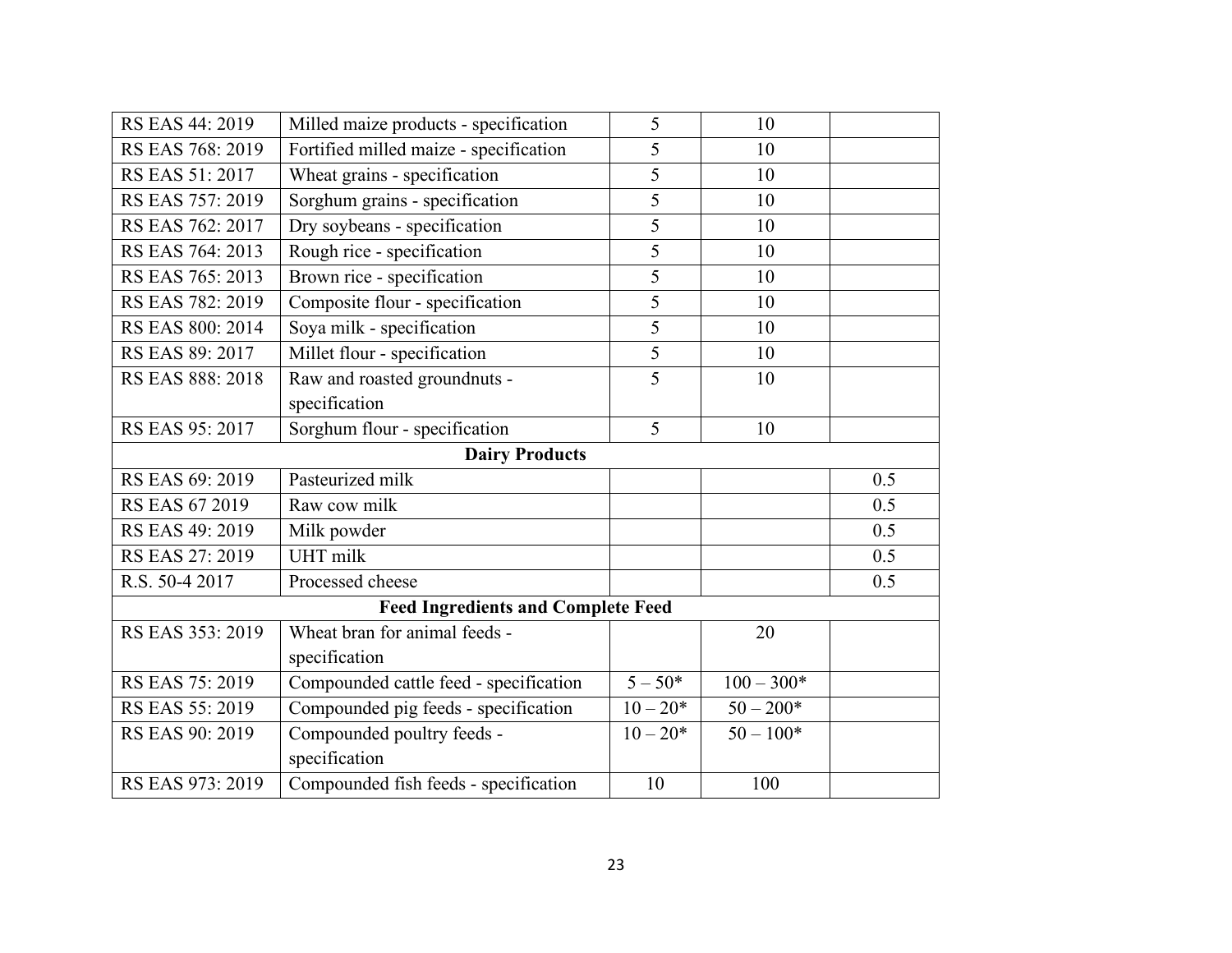| RS EAS 974: 2019                                                               | Compounded dairy goat feeds -<br>specification                                  | $5 - 50*$ | $100 - 300*$ |  |  |  |
|--------------------------------------------------------------------------------|---------------------------------------------------------------------------------|-----------|--------------|--|--|--|
| <b>Other standards</b>                                                         |                                                                                 |           |              |  |  |  |
| Prevention and reduction of aflatoxin contamination in peanuts<br>RS 286: 2015 |                                                                                 |           |              |  |  |  |
| RS ISO 16050: 2003                                                             | Determination of Aflatoxin in cereals, nuts, and derived products – HPLC method |           |              |  |  |  |

\* Specific listed standards with an (\*) vary, depending on the animal's physiological state (i.e., lactating, growing, and finishing).